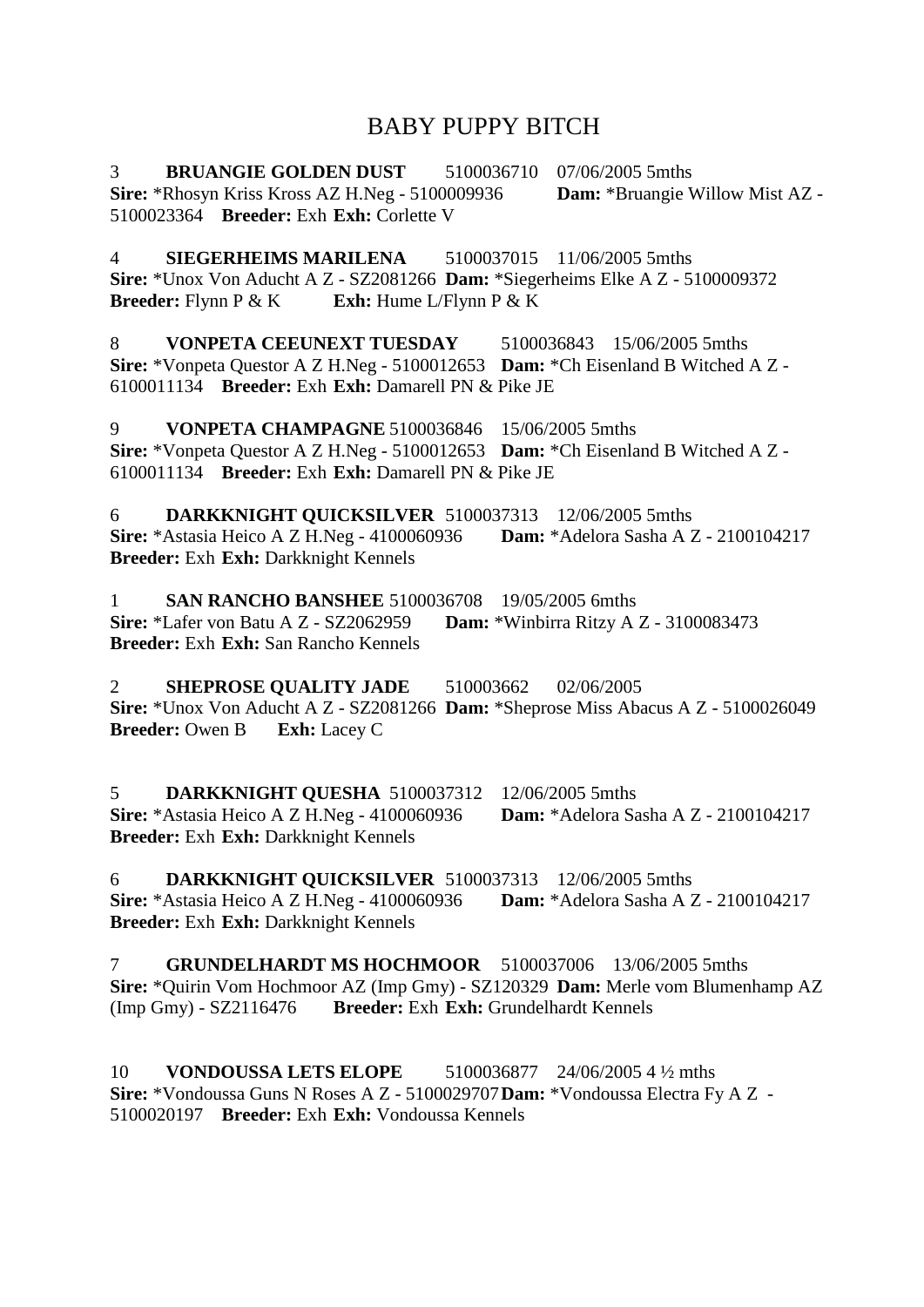| 13                                                                                               | $\frac{1}{2}$ 4 | . 8.<br>J | $4$ 9                    |  |
|--------------------------------------------------------------------------------------------------|-----------------|-----------|--------------------------|--|
| $\begin{array}{ c c c c c } \hline 6 & \ldots & 1 & \quad & 7 & \ldots & 2 \ \hline \end{array}$ |                 | 85        | $\ket{9 \dots \dots 10}$ |  |
| 7 Very Promising 3 Promising                                                                     |                 |           |                          |  |

# MINOR PUPPY BITCH

#### 15 **KUNAMA SHES GOT ISSUES** 5100036433 25/04/2005 7/ ½ mths

**Sire:** \*Percy von den Maibuchen a Z (Imp Gmy) - SZ20505M **Dam:** \*Aldahoven High Fidelity A Z - 5100023615 **Breeder:** Exh **Exh:** Vigor D

Over medium size strong feminine expressive bitch with good eye colour, normal wither firm back, croup is short and steep, good fore quarter and very good hindquarter angulation very good forechest development for age good coming and going for age both reach and drive could be more pronounced

#### 14 **GILARISHA IM A TRAMP** 5100036177 23/03/2005 7 ½ mths

**Sire:** \*Ch Astasia Heico A Z H.Neg - 4100060936 **Dam:** \*Ch. Gilarisha Corka A Z 5100021756 **Breeder:** Gilarisha Kennels **Exh:** Riverglow Kennels

Medium size medium strong feminine bitch with very good expression, good wither, firm back slightly short croup, good forequarter and very good hindquarter angulation upper arm could be better angled very good broad thighs, correct coming and going for age, very good reach but drive could be more powerful

## 13 **ADELORA GEMMAS PRIDE** 3100150477 15/03/2005 8mths

**Sire:** \*Ravdansens Orvar A Z H.Neg (Imp Swd) - S48148/95 **Dam:** \*Adelora Ultra Sexy A Z - 210011255 **Breeder:** Exh **Exh:** Neddermeyer H & J/Strachan L & J

Medium size medium strong feminine bitch of very good type and proportions, double p1 upper left, good head and expression, normal wither, firm back, slightly short and steep croup good forequarter and very good hindquarter, correct coming slightly close going at this age, balanced movement.

## 12 **ADELORA FLO JO** 3100148032 08/03/2005 8mths

**Sire:** \*Lafer von Batu A Z - SZ2062959 **Dam:** \*Adelora Roxy A Z - 2100082542 **Breeder:** Neddermeyer H & J/Strachan L & J **Exh:** Pilgrim S/Wellman G

Black and gold large still feminine bitch of very good type and proportions, good head with medium eye colour. Normal wither, firm back, croup is slightly short & steep, good fore quarter very good hind quarter angulation upper arm could be better angled correct coming and going , good reach but drive could be a little more pronounced. Incorrect bite at this stage.

| ------------           | <del>⁄</del> ⊥⊤ | $\upsilon$ less | $4 \ldots 12 \ldots$ | $\mathbf{v}$ |
|------------------------|-----------------|-----------------|----------------------|--------------|
| V <sub>ory</sub> Denig | $D$ romiging    |                 |                      |              |

2 Very Promising 2 Promising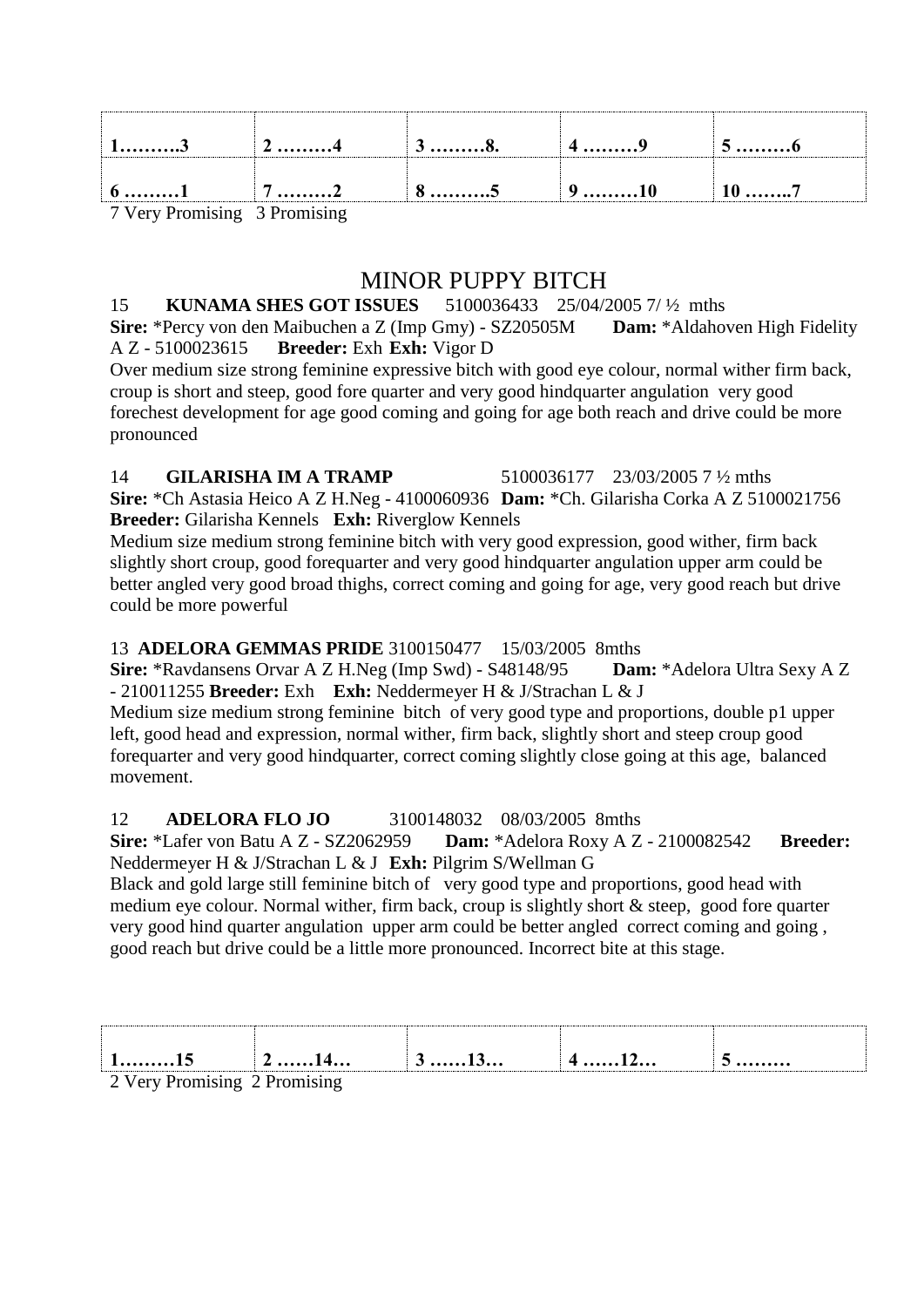# PUPPY BITCH

## 17 **RHOSYN KOOL MINT** 5100034420 21/11/2004 1yr

**Sire:** \*Rhosyn Kriss Kross AZ H.Neg - 5100009936 **Dam:** Rhosyn Xotic A Z - 510024636 **Breeder:** Exh **Exh:** Rhosyn Kennels

Large strong well developed feminine bitch with good head and expression  $\&$  of very good type  $\&$ proportions, very good length of neck, with very clean topline, firm back, croup is slightly short and steep, good fore quarter& very good hind quarter angulation, good development for age, correct coming and going, powerful and far reaching movement.

# 21 **RHOSYN LUCK OF THE IRISH** 5100035230 07/01/2005 10 mths

**Sire:** \*Gagarin vom Bad Boll a Z (Imp Gmy) - SZ2093806 **Dam:** Rhosyn Zulu A Z - 5100025482 **Breeder:** Collins SJ & C **Exh:** Edwards M & J/Collins S & C

Large strong feminine bitch of very good type and proportions, strong expressive head with good eye colour, high wither, firm back, croup is well moulded but slightly short and steep, very good fore quarter and hind quarter angulation, very well developed for her age, correct going elbows could be firmer, far reaching movement where the drive could be a little stronger

# 24 **TONAKER BIANCA BELL** 5100035641 07/02/2005 9 mths

**Sire:** \*Nilson vom Wildsteiger Land a Z (Imp Gmy) - SZ2062603 **Dam:** \*Rhosyn Xtra Special A Z - 5100024638 **Breeder:** Schoemaker TH **Exh:** van Groen CM & GP Medium size medium strong bitch of very good type and proportions, very expressive head, eye could be little darker. good wither, firm back. well moulded croup just slightly short and steep good fore quarter and very good hind quarter angulation, very good fore and under chest development for her age, correct going elbows could be firmer, shows very balanced movement where the wither could be held better

## 22 **TONAKER BELLA AMY** 5100035639 07/02/2005 9 mths

**Sire:** \*Nilson vom Wildsteiger Land a Z (Imp Gmy) - SZ2062603 **Dam:** \*Rhosyn Xtra Special A Z - 5100024638 **Breeder:** Schoemaker TH **Exh:** Schoemaker TH Medium size medium strong bitch of good type, good head where the eyes could be darker, normal wither firm back, croup is slightly short and steep, good fore quarter and very good hind quarter angulation, upper arm could be better angled, correct coming and going very good balanced movement

## 18 **TAURORN MACARIA** 5100035713 14/12/2004 11mths

**Sire:** \*Unox Von Aducht A Z - SZ2081266 **Dam:** \*Taurorn Krystal Shimmer A Z - 5100021849 **Breeder:** Wellman G **Exh:** Pilgrim S/Wellman G

Over medium size medium strong bitch of good type and proportions expressive head, high wither firm back croup of good length and lay good forequarter and very good hind quarter angulation where the upper arm could be slightly better angled correct going elbows could be firmer, good movement however the reach is stronger than the drive.

16 **SHEPROSE PARIS ROSE** 5100034457 15/11/2004 11 months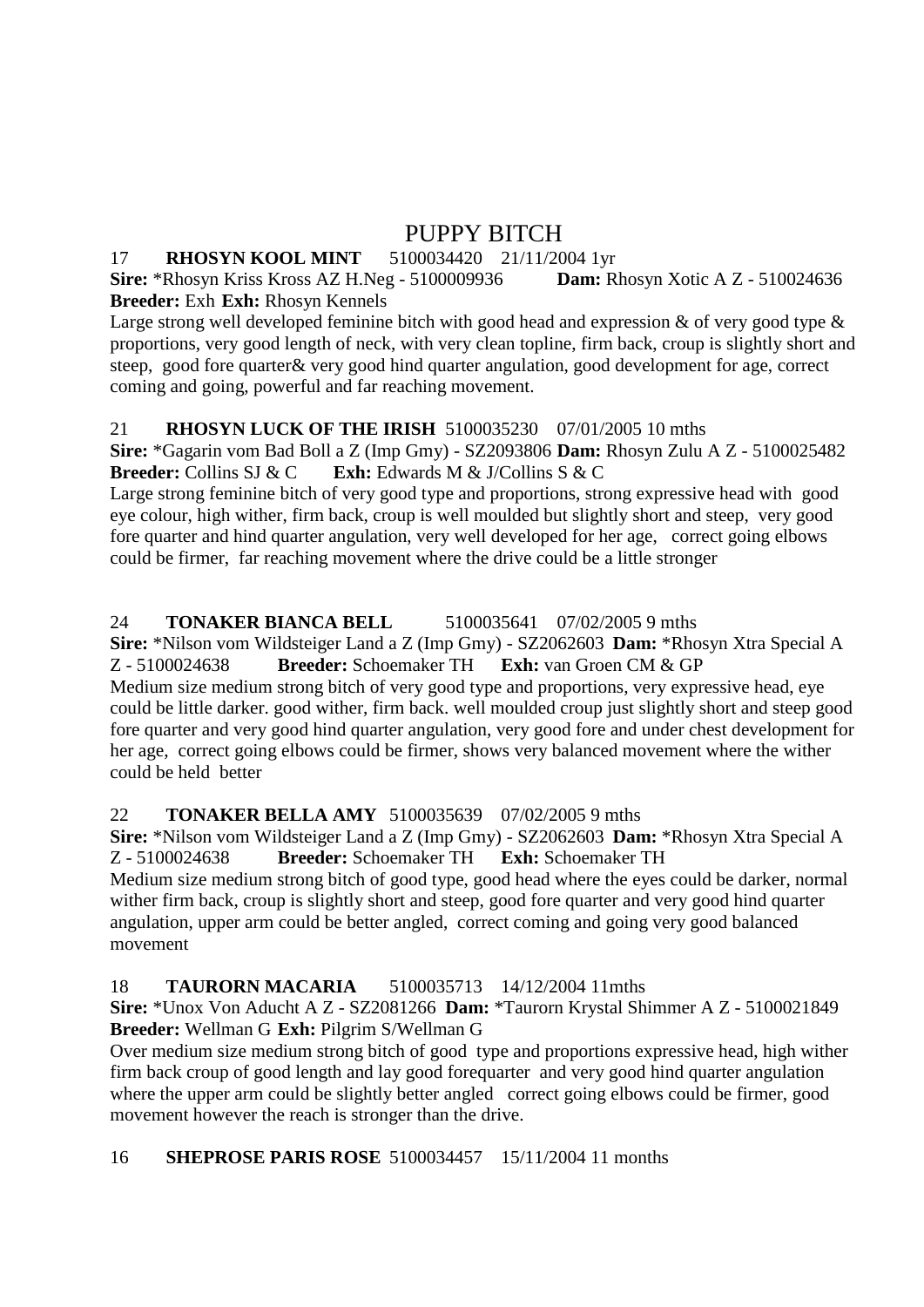**Sire:** \*Jasso vd Bimsgrube a Z (Imp Gmy) - SZ2014843 **Dam:** \*Sheprose Miss Abacus A Z - 5100026049 **Breeder:** Exh **Exh:** Owen B

Over medium size medium strong feminine bitch with good expression & good proportions normal wither, firm back well moulded slightly short croup, good fore quarter and very good hind quarter angulation upper arm could be better angled good forechest development for age correct coming and going both reach and drive could be more pronounced.

## 23 **TONAKER BONITA MAY**5100035640 07/02/2005 9 mths

**Sire:** \*Nilson vom Wildsteiger Land a Z (Imp Gmy) - SZ2062603 **Dam:** \*Rhosyn Xtra Special A Z - 5100024638 **Breeder:** Schoemaker TH **Exh:** Schoemaker T H

Medium size, medium strong bitch of good type & proportions, expressive head, high wither, firm back, croup is just slightly short, good fore & very good hind quarter, upper arm could be better angled, correct going elbows yet to firm, reach and drive could be more pronounced  $\&$  the wither height could be better maintained in movement

# 20 **TANNALANE KARLA** 2100201151 31/12/2004 11 ½ mths

**Sire:** Gagarin von Bad Boll (Imp Gmy) A Z - SZ2093806 **Dam:** Tannalane Soda A Z - 2100141627 **Breeder:** Wilks J **Exh:** Burston A

Medium size medium strong bitch of good type and proportions, normal wither, needs to show a little more length of neck, firm back, well moulded croup which is just slightly short, good fore quarter and very good hind quarter angulation, correct going elbows could be firmer both reach and drive could be more expansive

|                    | 221  | $3 \dots 24.$ | $4 \dots 22$ | 518 |
|--------------------|------|---------------|--------------|-----|
| $6 \dots 16 \dots$ | 7 23 | 820           | u<br>J       |     |

6 Very Promising 2 Promising.

# JUNIOR BITCH

27 **RHOSYN IZ ADORABLE AZ** 5100033601 05/08/2004 1yr 3 mths **Sire:** \*Rhosyn Kriss Kross AZ H.Neg - 5100009936 **Dam:** \*Rhosyn Ginzano A Z - 5100002022 **Breeder:** Exh **Exh:** Rhosyn Kennels

Large, strong feminine bitch of very good type and proportions, expressive head where the eyes could be darker, good length of neck, high wither, firm back, croup is slightly short and steep very good fore quarter and hind quarter angulation very good fore and under chest development stands correct in front, feet could be more closed, correct coming and going, elbows yet to fully firm, balanced far reaching movement

26 **SAN RANCHO AVRIL AZ** 5100032844 02/06/2004 1yr 5 mths **Sire:** \*Jasso von der Bimsgrube a Z (Imp Gmy) - SZ2014843 **Dam:** \*Winbirra Ritzy A Z - 3100083473 **Breeder:** Exh **Exh:** van Groen CM & GP

Medium size medium strong bitch of very good type and proportions, strong feminine head where the eyes could be darker, normal wither, firm back, croup is just slightly short, good fore quarter and very good hind quarter angulation, good breadth of thigh, very good fore and underchest development, correct coming and going, very good reach and drive where wither is maintained presented in very good condition.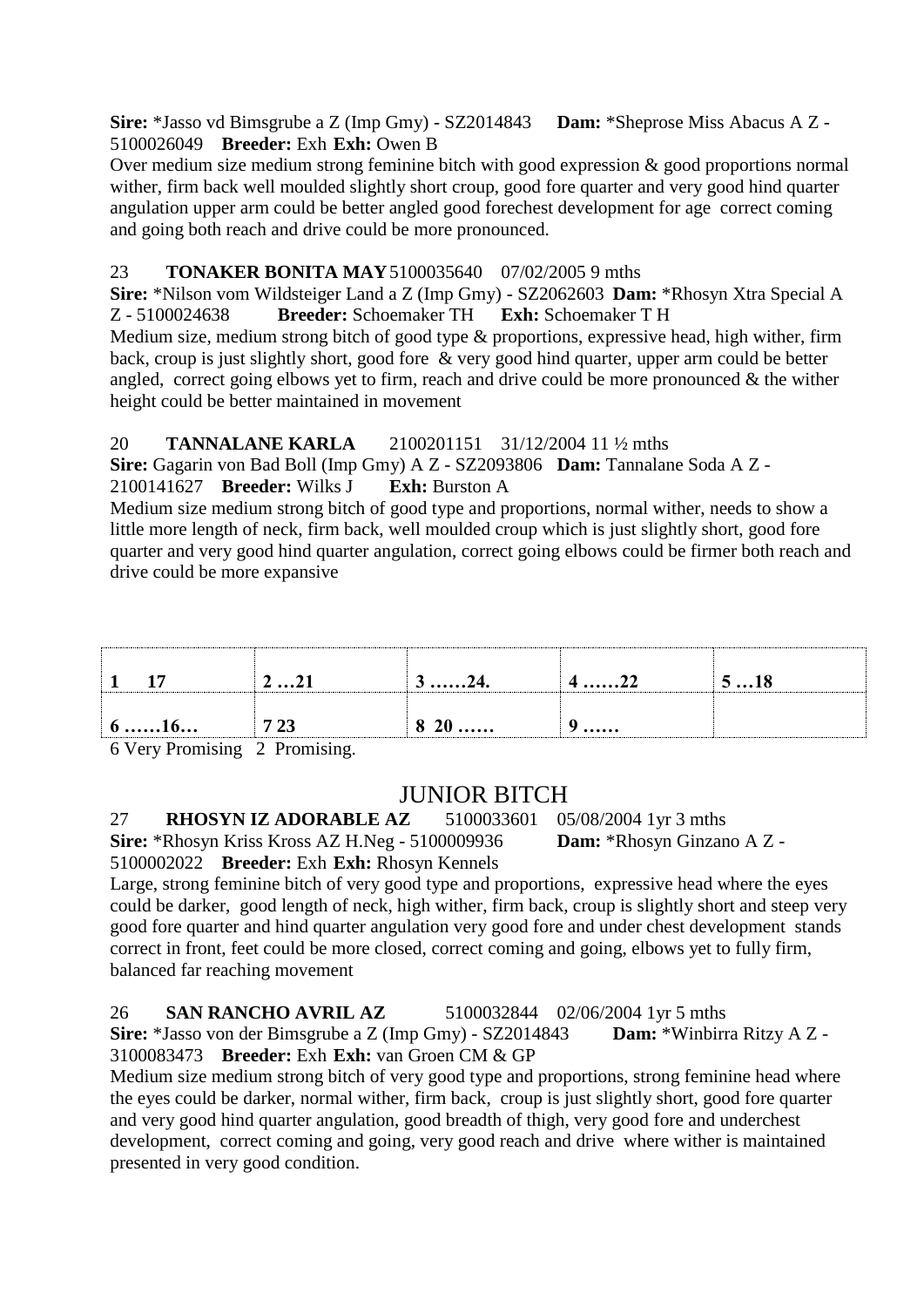# 30 **BRUANGIE DANCING STAR** 5100034223 10/10/2004 1 yr 1 mth

**Sire:** \*Leberhine Ijaz A Z H.Neg - 5100014919 **Dam:** \*Bruangie Penny Royale A Z -

5100014427 **Breeder:** Corlett V **Exh:** Mayne/Phillis/Corlett

Medium size medium strong bitch of very good type and proportions, high wither, firm back, croup slightly short and steep, very good fore quarter and hind quarter angulation where the upper arm could be slightly better angled, good fore and under chest development for her age, stands correct in front, correct coming and going, elbows yet to firm, balanced far reaching movement

# 28 **LEWISLAND TOMB RAIDER** 5100033608 14/08/2004 1yr 3 mths

**Sire:** \*Nilson vom Wildsteiger Land a Z (Imp Gmy) - SZ2062603 **Dam:** \*Ira von der Waterkant a Z (Imp Gmy) - SZ1943903 **Breeder:** Exh **Exh:** Lewisland Kennels

Large medium strong bitch of very good type and proportions, expressive head where the eyes could be darker, normal wither, firm back, croup is slightly short and steep very good fore and hind quarter angulation, maximum forechest development, stands correct in front correct coming and going elbows to finally firm. Fare reaching movement where drive could be fractionally stronger.

29 **VONPETA AVENUE TOLDER AZ** 5100033945 18/09/2004 1 yr 2 mths **Sire:** \*Uno von der Urbecke a Z (Imp Gmy) - SZ1948206 **Dam:** \*Ch. Vonpeta Sheeza Mona AZ - 5100017939 **Breeder:** Exh **Exh:** Damarell PN & Pike JE

Medium size strong bitch of good type and proportions, strong head and good eye colour, high wither. firm back. Croup is slightly short and steep, very good fore quarter and hind quarter angulation, good width of thigh, very good forechest development , stands correct in front, correct coming and going, good movement where the reach is good but the drive could be more powerful

#### 25 **SAN RANCHO AURORA AZ** 5100032840 02/06/2004 1 yr 5 mths **Sire:** \*Jasso von der Bimsgrube a Z (Imp Gmy) - SZ2014843 **Dam:** \*Winbirra Ritzy A Z - 3100083473 **Breeder:** Exh **Exh:** San Rancho Kennels

Just over medium size medium strong bitch of very good type and proportions feminine head with good expression normal wither firm back group slightly short and steep good fore quarter and very good hind quarter angulation good fore and under chest development stands correct in front hocks and elbows still to finally firm, flowing movement which could be stronger.

32 **ARKAHLA LIMERICK** 5100034691 04/11/2004 12 ½ mths **Sire:** \*Ch. Stunadel Odin A Z H.Neg - 2100140653 **Dam:** \*Arkahla Hocus Pocus A Z CDX -

5100022773 **Breeder:** Exh **Exh:** O'Loughlin W & J

Medium size medium strong bitch of very good type and proportions, expressive head but eye could be darker, high wither, firm back, croup is short and steep, good fore quarter and very good hind quarter angulation, very good development for age, stands correct in front, correct coming and going, good movement where drive could be a little stronger.

31 **VONPETA BIT RITZY** 5100034243 27/10/2004 1 yr 1 mth **Sire:** \*Vonpeta Questor A Z H.Neg - 5100012653 **Dam:** \*Vonpeta U Idiot A Z - 5100025401 **Breeder:** Exh **Exh:** Damarell PN & Pike JE

Just medium size medium strong bitch of good type and proportions, feminine head with good eye colour, high wither, firm back, croup of good length but slightly steep, good fore quarter and very good hind quarter angulation, good fore chest development for her age, stands correct in front, hocks and elbows to fully firm, very good reach and drive, tail carriage is detracting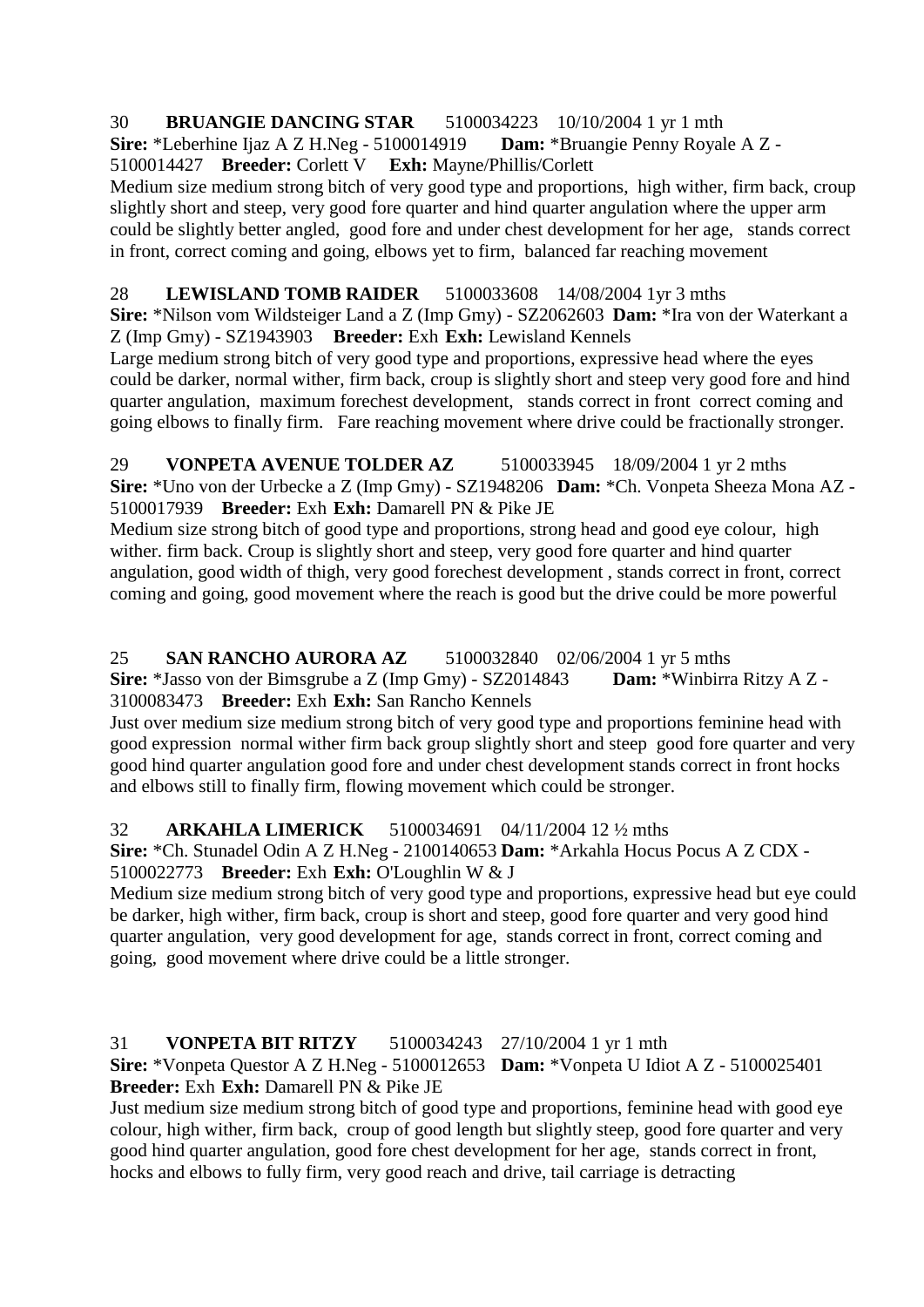| $\sim$<br>1 <i>. 1</i> | 440        | 4o. | $J$ $4J$ . |
|------------------------|------------|-----|------------|
| 625                    | J <i>l</i> |     |            |

All Very Good

# INTERMEDIATE BITCH

35 **\*REGALSHEP PRINCESS FIONA AZ** 5100030934 17/11/2003 2 yrs **Sire:** \*Leberhine Ijaz A Z H.Neg - 5100014919 **Dam:** \*Regalshep Kind a Sweet A Z -

5000020477 **Breeder:** Exh **Exh:** Mayne D

Medium size medium strong expressive bitch of very good type and proportions, very good head and expression with very good eye colour, high wither, firm back, croup is slightly short and steep, displays a very good over-line, very good fore quarter and hind quarter angulation maximum development for her age, stands correct in front, very good reach and drive

| 37<br><b>RHOSYN GLADRAGS</b>                    | 5100031533 10/02/2004 1 yr 9 mths          |  |
|-------------------------------------------------|--------------------------------------------|--|
| <b>Sire:</b> *Rhosyn Zambooka King AZ - 1562043 | <b>Dam:</b> *Rhosyn Toffee AZ - 5100019963 |  |
| <b>Breeder:</b> Rhosyn Kennels Exh: Ratcliffe A |                                            |  |

Above medium size medium strong feminine bitch with good expression, eyes could be darker, high wither, good length of neck, firm back, croup is slightly short and steep, very good fore quarter and hind quarter angulation well developed for her age, stands correct in front, correct coming and going, strong far reaching movement

36 **BRUANGIE CHINA DOLL AZ** 5100030893 03/12/2003 1yr 11mths **Sire:** \*Adelora Whispering Jack A Z H.Neg - 2100121662 **Dam:** \*Bruangie Titian Gold A Z - 5100019375 **Breeder:** Exh **Exh:** Corlett V

Above medium size medium strong bitch of very good type and proportions, feminine expression, high wither, firm back, croup is of good length but slightly steep, very good fore quarter and hindquarter angulation with good width of thigh, good forechest development, good length of neck, stands correct in front, correct coming and going, elbows to finally firm, both reach and drive could be a little more pronounced.

33 **AZUREBRIGHT CHEYANNE** 5100026623 03/12/2002 3 yr 1 mth **Sire:** \*Ch Leitungen Prince Rowdy A Z H.Neg - 2100008734 **Dam:** \*Ch Sheprose Elvira A Z - 5100004503 **Breeder:** Exh **Exh:** Smalbil R

Large well developed bitch of very good type and proportions, strong head, high wither, firm back, croup is slightly short and steep, good fore quarter and very good hind quarter angulation, very well developed forechest, stands correct in front, correct coming and going, far reaching movement where wither could be better maintained.

41 **ARKAHLA KAHLUA AZ** 5100032265 02/05/2004 1 year 6 months **Sire:** \*Ch Arkahla Gonzo A Z H.Neg CD ET - 5100016460 **Dam:** \*Arkahla Hot Shot A Z - 5100022774 **Breeder:** Exh **Exh:** O'Loughlin W & J

Medium size medium strong bitch of very good type and proportions, feminine and expressive head where eye could be darker, high wither, firm back, croup is slightly short and slightly steep, good fore quarter and very good hind quarter angulation, very clean overline, good fore and under chest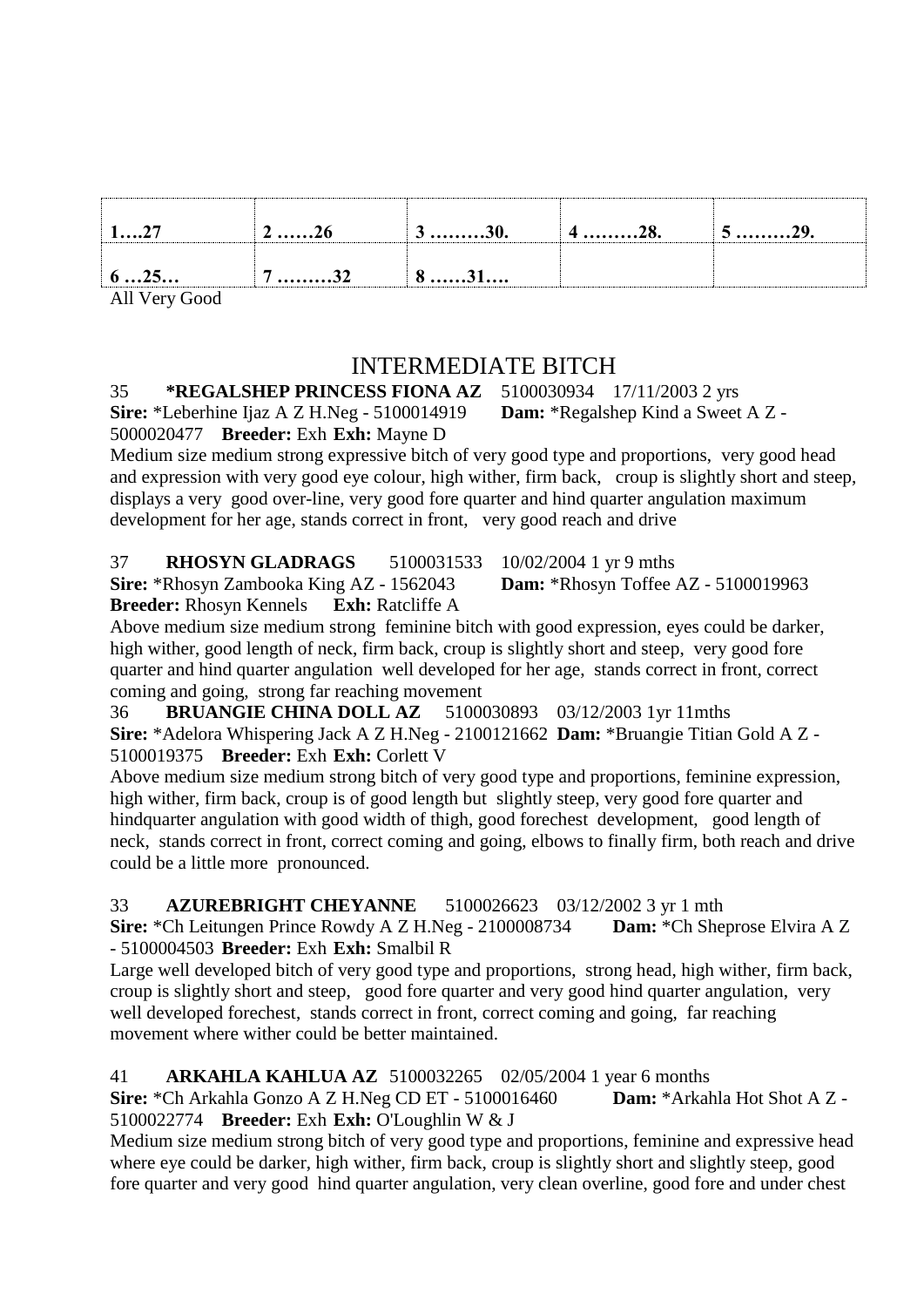development for her age, stands not quite correct in front, correct coming and going, both reach and drive could be more pronounced.

38 **GRUNDELHARDT ENYA AZ** 5100031566 25/02/2004 1 yr 9 mths **Sire:** \*Nilson vom Wildsteiger Land a Z (Imp Gmy) - SZ2062603 **Dam:** \*Grundelhardt Orrinococo A Z - S1593544 **Breeder:** Exh **Exh:** Grundelhardt Kennels Medium size medium strong bitch of good type and proportions, good head and expression, normal wither, firm back, croup is slightly short and steep very good fore quarter and hind quarter angulation, good forechest development, stands correct in front, hocks and elbows could be slightly firmer, good reach but drive could be more expansive. Shown in not very good coat condition

40 **SHEPHERD HILL ANGEL EYES** 5100032249 09/04/2004 1 year 7 months **Sire:** \*Grantaro Gero A Z H.Neg - 3100067460 **Dam:** Shephard Hill Go Forglory A Z - 5100025084 **Breeder:** Exh **Exh:** Shepherd Hill Kennels

Medium size medium strong feminine bitch of still good type and proportions, should show more masking, normal wither, firm back , slightly short croup, very good fore quarter and hind quarter angulation, good forechest development, stands not quite correct in front, correct coming and going where elbows could be firmer, could show more pronounced reach and drive

| $1$ 35 | $2$ 37 | $3 \dots 36.$ | $4$ 33                                              | 541. |
|--------|--------|---------------|-----------------------------------------------------|------|
| 638    | . 40   | $\mathbf{0}$  | $\bullet\bullet\bullet\bullet\bullet\bullet\bullet$ |      |

All very good.

# OPEN BITCH

#### 59 **\*KEEDARA DEBY DUZ AZ** 5100029825 02/09/2003 **Sire:** \*Leberhine Ijaz A Z H.Neg - 5100014919 **Dam:** \*Shaitan Gold Digger A Z - S1558063 **Breeder:** Exh **Exh:** Phillis J/Mayne B

Over medium size, medium strong, expressive & feminine bitch of very good type & proportions feminine head with good eye colour, very good colour & pigment, high wither & firm back, very well moulded croup which is just slightly short, very good fore & hindquarter angulation, strong thighs, good fore & underchest development. Stands correct in front, correct going, elbows could be a little firmer, very powerful far reaching movement. Presented in very good condition.

60 **\*SAGENHAFT MONEYPENNY AZ** 5100029804 04/09/2003 **Sire:** \*Nilson vom Wildsteiger Land a Z (Imp Gmy) - SZ2062603 **Dam:** \*Sagenhaft War Cry A Z - 5100012502 **Breeder:** Tester JA & CA **Exh:** Delaforce Kennels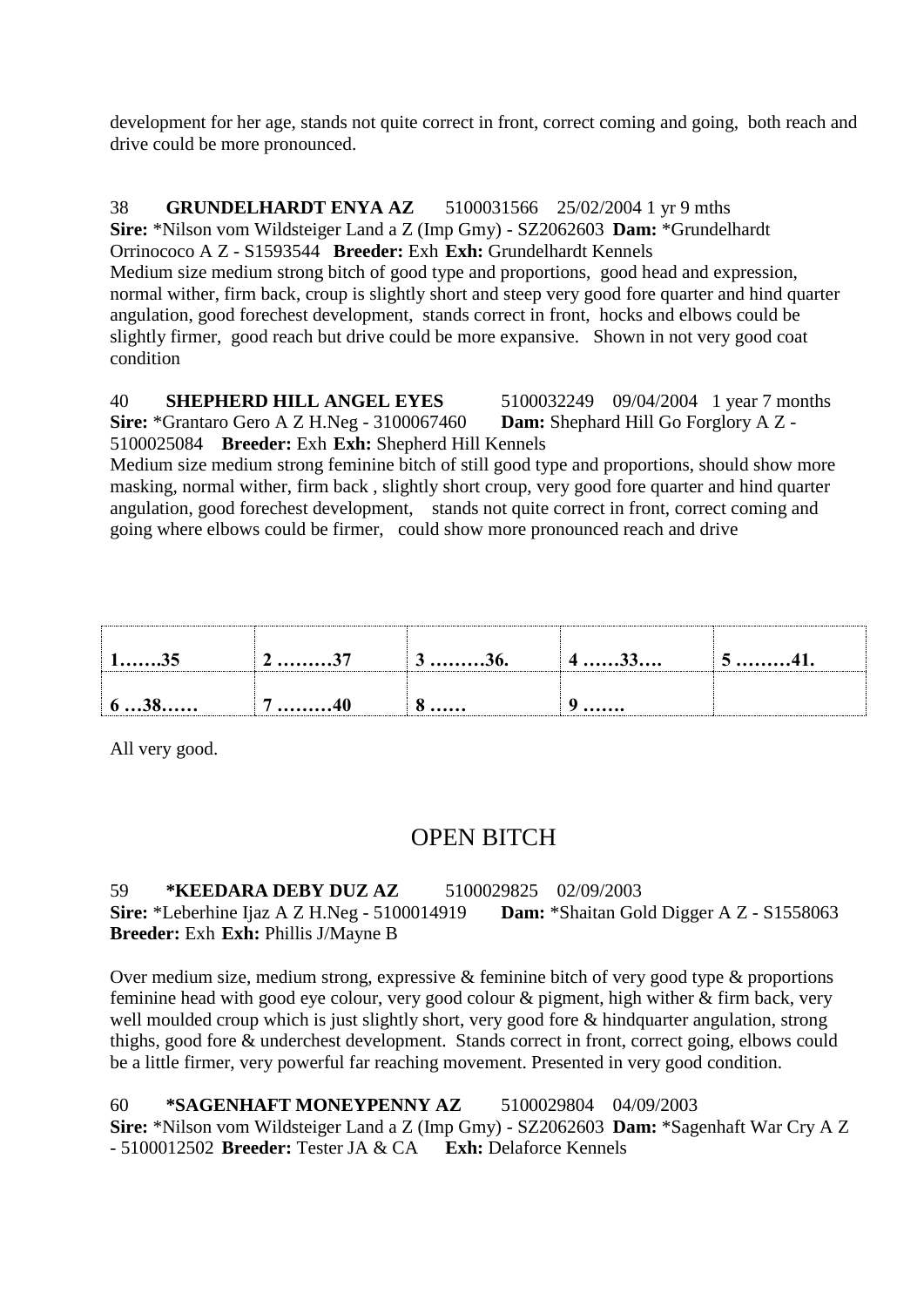Medium size, medium strong, feminine & expressive bitch of very good type & proportions, very good eye colour, high wither and firm back, good length & lay of croup, very good fore & hindquarter angulation. Standing not quite correct in front, correct coming & going but elbows could be slightly firmer. Very far reaching, flowing movement.

44 **\*Ch. VONPETA SHEEZA MONA AZ** 5100017939 13/12/2000 **Sire:** \*Ch Denargun Browned Off A Z H.Neg - 3100014767 **Dam:** \*Ch Vonpeta Eva A Z - S1512373 **Breeder:** Exh **Exh:** Damarell PN & Pike JE

Over medium size, strong bitch of very good type & proportions, expressive head with good eye colour, high wither, firm back, good length of croup which is slightly steep, very good hindquarter angulation, very well developed in fore & underchest. Stands correct in front, correct coming & going. Powerful far reaching gait where the wither is maintained.

47 **\*Ch. VONPETA TAYKALL BY STORM AZ** 5100022730 25/01/2002 **Sire:** \*Vonpeta Questor A Z H.Neg - 5100012653 **Dam:** \*Ch Eisenland B Witched A Z - 6100011134 **Breeder:** Exh **Exh:** Damarell PN & Pike JE

Medium size, medium strong bitch of very good type & proportions, very good colour & pigment, expressive head, well moulded croup, giving a very clean outline, very good fore & hindquarter angulation. Stands correct in front, correct coming & going, elbows could be a little firmer, very far reaching movement where the wither is maintained

62 **\*RHOSYN CHOCOLATE SPLASH AZ** 5100030115 26/10/2003 **Sire:** \*Stobar Peete A Z H.Neg - 3100016052 **Dam:** \*Rhosyn Vital Splash A Z - 5100021078 **Breeder:** Exh **Exh:** Rhosyn Kennels

Medium size, medium strong, very expressive feminine bitch of good type & proportions, high wither, firm back, very good length & lay of croup, good length of neck flowing into a very good outline, very good fore & hindquarter angulation, very good fore & underchest development. Stands correct in front, correct coming & going, far reaching movement which could be more powerful.

46 **\*Ch. GILARISHA CORKA AZ** 5100021756 12/09/2001 **Sire:** \*Ch Leitungen Prince Rowdy A Z H.Neg - 2100008734 **Dam:** \*Alimanda Gila A Z - S1554804 **Breeder:** Gilarisha Kennels **Exh:** Riverglow Kennels

Over medium size, strong bitch of very good type & proportions, strong head with good eye colour, high wither, firm back, croup is slightly short & steep. Very good fore & hindquarter angulation, good depth of thigh, very good forechest development. Stands correct in front, correct going, elbows could be firmer, very far reaching, powerful movement

48 **\*ALDAHOVEN HIGH FIDELITY AZ** 5100023615 27/03/2002 **Sire:** \*Sing Ch Nitro v Tronje a Z H.Neg (Imp Sing) - SZ2020041 **Dam:** \*Aldahoven Magenta A Z CDX - S1615122 **Breeder:** Rumble A **Exh:** Vigor D

Lower left missing P1 since survey. Medium size, medium strong, very expressive bitch of good tye and proportions, very expressive feminine head with good eye colour, high wither, firm back,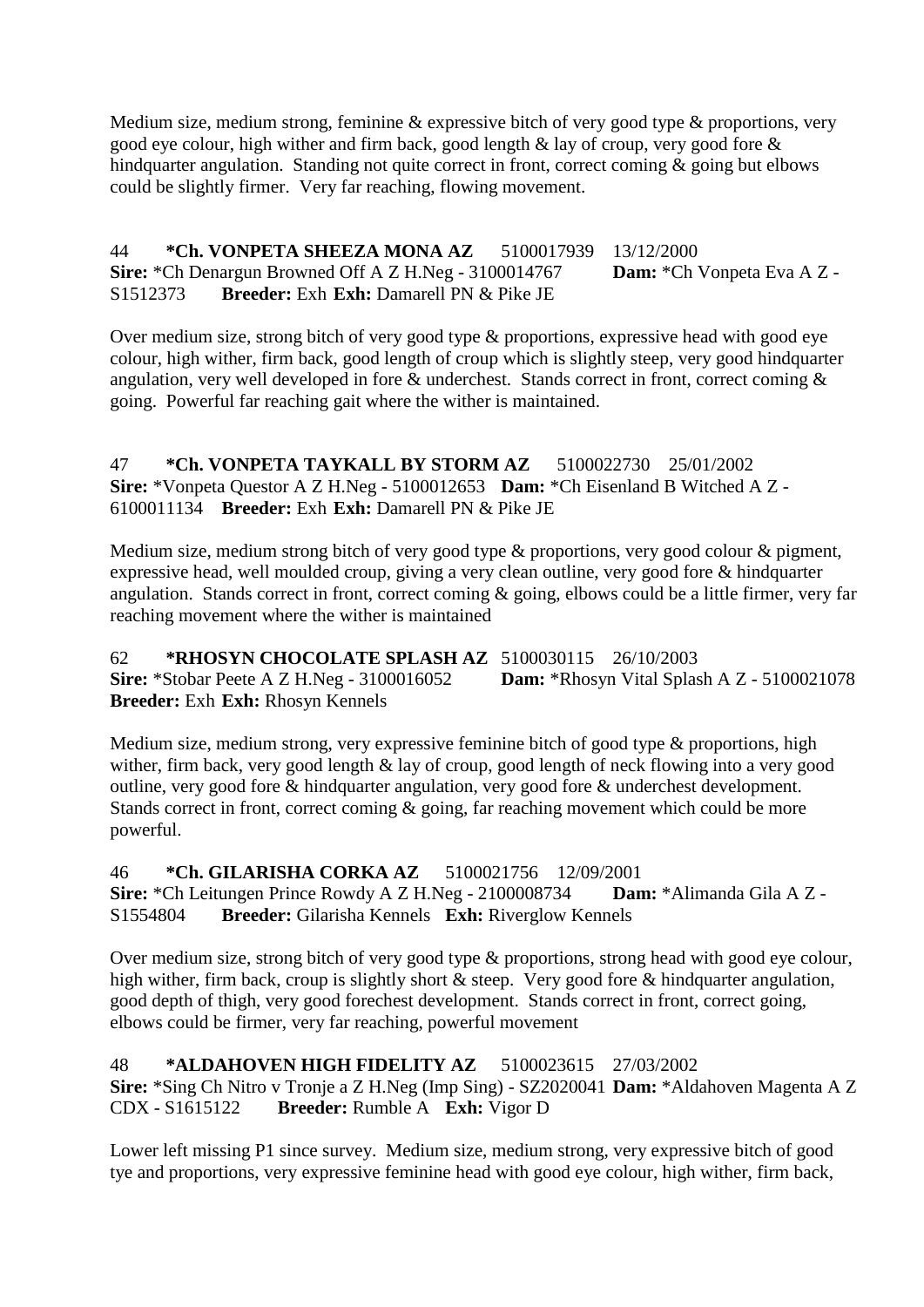very well moulded croup which is slightly short, very good fore & hindquarter angulation with broad thighs, good length of neck, very good fore & hind quarter angulation, stands correct in front, very good reach and drive

#### 54 **\*TREYSHUTZ TROUBLENSTRIFE AZ** 5100027756 23/03/2003 **Sire:** \*Nilson vom Wildsteiger Land a Z (Imp Gmy) - SZ2062603 **Dam:** \*Rhosyn Kiss N Tell A Z - 5100009941 **Breeder:** Exh **Exh:** Budarick R & M

Medium size, medium strong, feminine & expressive bitch of very good type & proportions, high wither, good length of neck, firm back, well moulded croup which is slightly steep, very good hindquarter angulation, very clean topline, very good fore & underchest development. Stands correct in front, slightly close going, correct coming. Far reaching & balanced movement, maintaining a very good outline.

#### 49 **\*GILARISHA ELSA AZ** 5100024257 15/04/2002 **Sire:** \*Ch Leitungen Prince Rowdy A Z H.Neg - 2100008734 **Dam:** \*Alimanda Gila A Z - S1554804 **Breeder:** Exh **Exh:** Archbold I & R

.

Over medium size, medium strong bitch of very good type & proportions, good expression & good eye colour, high wither and firm back, slightly short croup, very good fore & hindquarter angulation, good forechest development. Stands correct in front, correct coming & going, powerful, far reaching movement.

#### 53 **\*TREYSHUTZ TRICK N TREAT AZ** 5100027755 23/03/2003 **Sire:** \*Nilson vom Wildsteiger Land a Z (Imp Gmy) - SZ2062603 **Dam:** \*Rhosyn Kiss N Tell A Z - 5100009941 **Breeder:** Budarick R & M **Exh:** Hume L/Budarick R & M

Medium size, medium strong, feminine expressive bitch of very good type & proportions, feminine head with good eye colour, high wither, firm back, croup is slightly short, very good fore and hindquarter angulation, very good forechest development. Stands correct in front, correct coming & going, elbows could be slightly firmer, far reaching movement, drive could be a little stronger.

## 45 **\*BROOKSVALE BLACK RUSSIAN AZ** 5100018805 09/02/2001

**Sire:** \*Rhosyn Kriss Kross AZ H.Neg - 5100009936 **Dam:** \*Brooksvale Out N About A Z - 5100009936 **Breeder:** Exh **Exh:** Campbell S

Medium size, strong bitch with expressive feminine head, with good eye colour, high wither, firm back, croup is just slightly short and steep, very good fore & hindquarter angulation. Correct fore & underchest development for her age. Stands correct in front, correct coming & going, very good movement where the reach is slightly better than the drive.

## 52 **\*SHEPROSE MISS ABACUS AZ** 5100026049 01/11/2002

**Sire:** \*Aimsway Abacus A Z H.Neg - 2100096239 **Dam:** \*Darkana Elle McPherson - S227419 **Breeder:** Owen B **Exh:** Schoemaker T & A/Owen B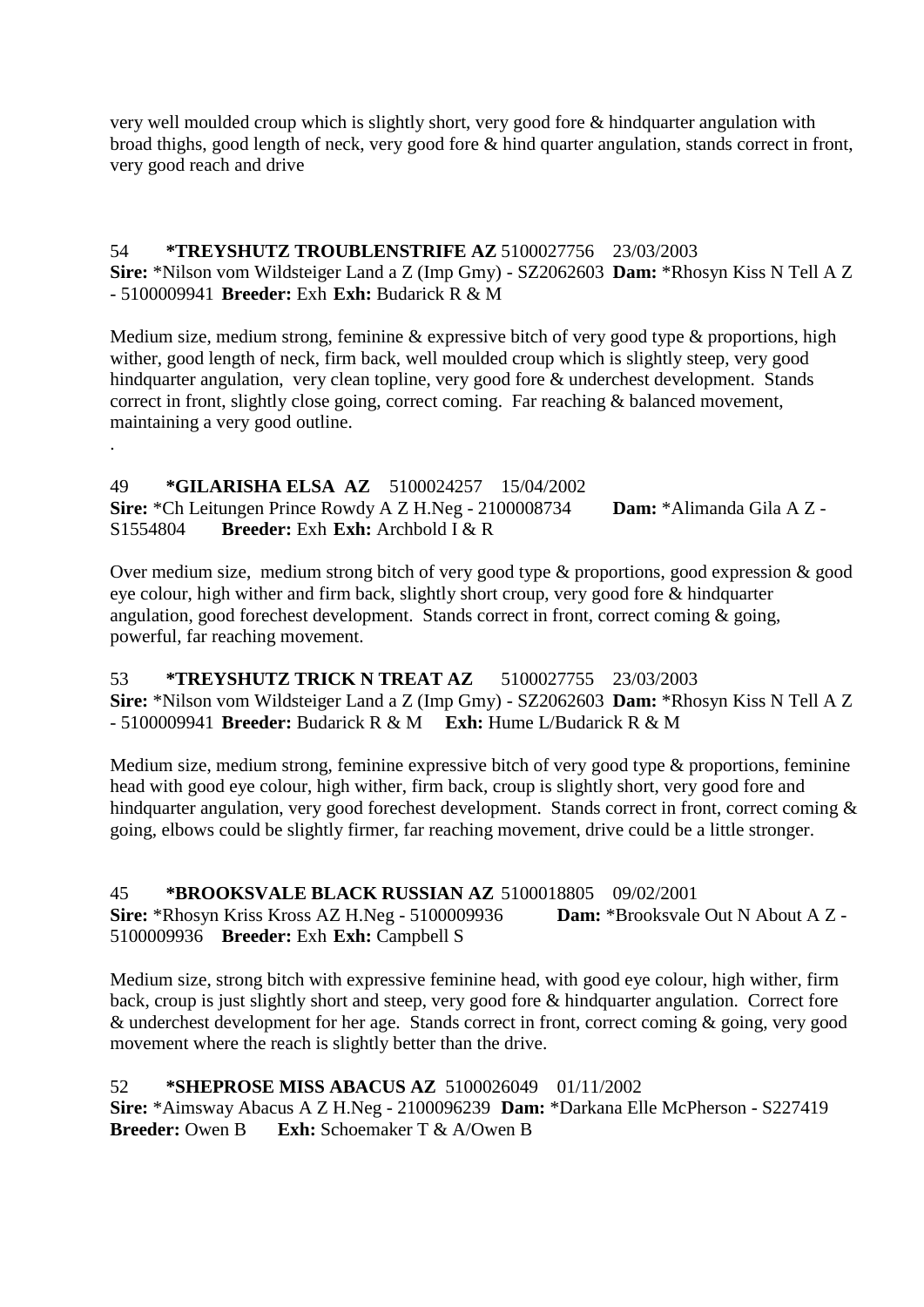Over medium size, medium strong very expressive bitch, very good type & proportions, very expressive head with good eye colour, high wither, firm back, very well moulded croup is slightly short and slightly steep, very good fore & hindquarter angulations and good depth of thigh, very good forechest development. Stands correct in front, good reach, however the drive could be stronger and the wither more pronounced in movement.

#### 58 **\*VONDOUSSA GEORGIE GIRL AZ** 5100029709 26/08/2003 **Sire:** \*Nilson vom Wildsteiger Land a Z (Imp Gmy) - SZ2062603 **Dam:** Grundelhardt Wild Witch A Z - 5100016565 **Breeder:** Exh **Exh:** Vondoussa Kennels

Medium size, medium strong bitch of, very good type & proportions, expressive head, high wither, very good length of neck, firm back, croup of good length but slightly steep, very good fore & hindquarter angulation, good fore & underchest development. Stands correct in front, correct coming and going, good reach and drive.

55 **\*BRUANGIE AZTEC PRINCESS AZ** 5100028574 15/05/2003 **Sire:** \*Hagenstolz El Ego A Z H.Neg - 3100074825 **Dam:** \*Bruangie Penny Royale A Z - 5100014427 **Breeder:** Corlett V **Exh:** Corlett V/Delucia J

Medium size, medium strong bitch of good type and proportions with feminine head with good eye colour, high wither, firm back, croup is slightly short, slightly steep, very good fore, very good hindquarter angulations, good depth of thigh. Stands correct in front, correct coming & going, good reach but the drive could be stronger.

## 56 **\*SIEGERHEIMS KAYLA** 5100029642 14/08/2003

**Sire:** \*Nilson vom Wildsteiger Land a Z (Imp Gmy) - SZ2062603 **Dam:** \*Siegerheims Elke A Z - 5100009372 **Breeder:** Flynn P & K **Exh:** Hume L/Flynn P & K

Over medium size, medium strong bitch with feminine head with good expression  $\&$  eye colour, normal wither, firm back, croup is slightly short & steep, very good fore & hindquarter angulation. Very good fore & underchest development. Standing not quite correct in front. correct going, slightly close coming. Balanced movement, however both reach & drive could be a little stronger.

50 **\*CRAISAN ZARA AZ** 5100025654 21/08/2002 **Sire:** \*Bodecka Grandslam A Z H.Neg - 3100046079 **Dam:** \*Craisan Petra A Z - S1600387 **Breeder:** Haysman R & J **Exh:** Haysman J & DeLucia J

Medium size, medium strong bitch of very good type & proportions, feminine & expressive head, high wither, firm back, croup is short & steep, very good fore & hindquarter angulation, good forechest development. Stands not quite correct in front, correct coming & going but elbows could be firmer. Far reaching movement and drive could be a little stronger.

61 **\*BRUVIC HUMDINGER AZ** 6100034438 11/10/2003 **Sire:** \*Ch Aimsway Abacus A Z H.Neg - 2100096239 **Dam:** \*Adelora Remy A Z - 2100082541 **Breeder:** Knight B & V/Baker C **Exh:** Darkknight Kennels

Medium size, medium strong bitch with good head and expression, good eye colour and good proportions, high wither, firm back, good length of croup which is just slightly steep, good fore,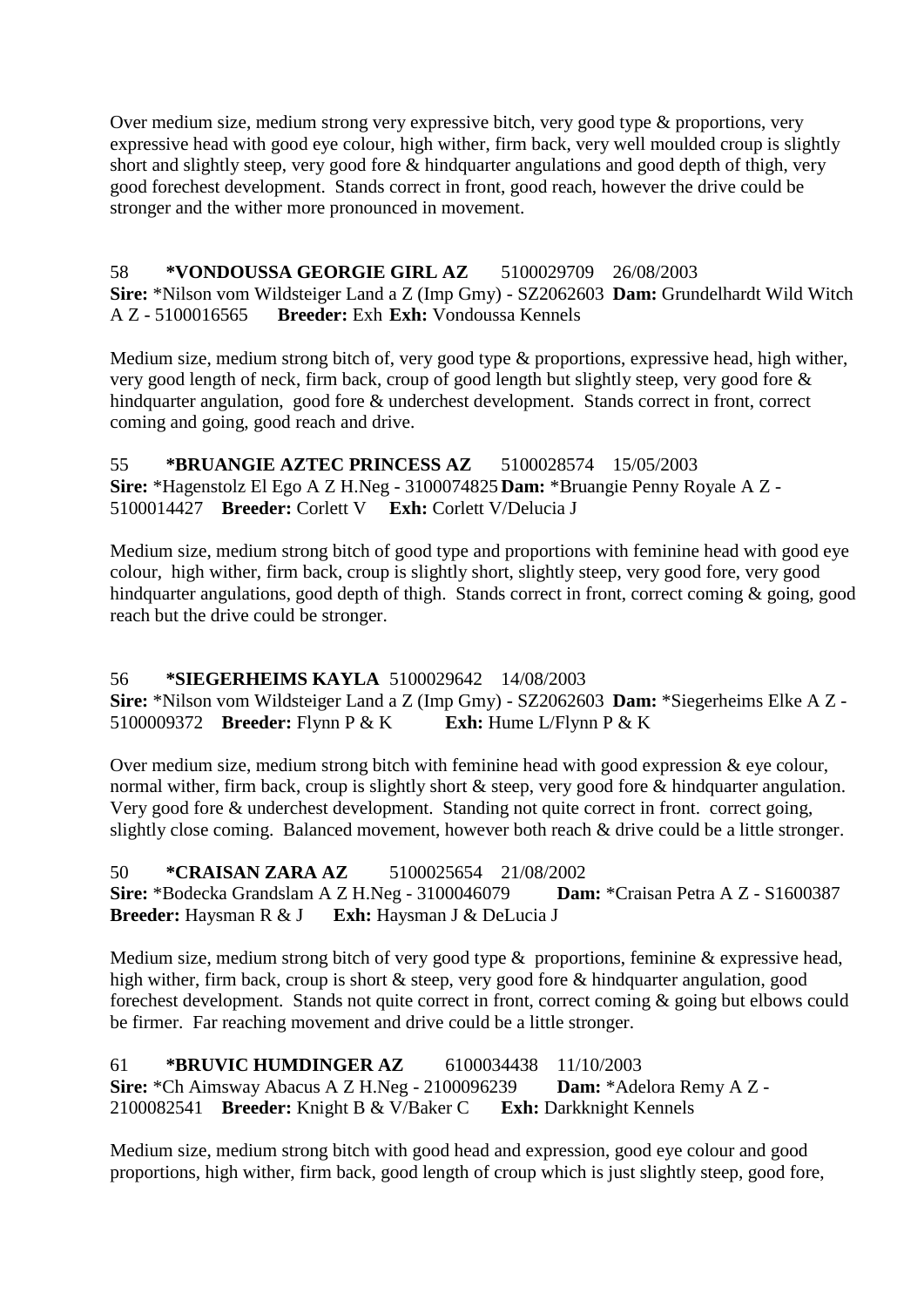very good hindquarter angulation, very good forechest development for her age. Stands correct in front, correct coming & going, elbows yet to fully firm, balanced movement but should be a little stronger.

51 **\*GRUNDELHARDT CHAKIRA AZ** 5100025626 14/09/2002 **Sire:** \*Nilson vom Wildsteiger Land a Z (Imp Gmy) - SZ2062603 **Dam:** \*Grundelhardt Ursula A Z - 5100008131 **Breeder:** Exh **Exh:** Grundelhardt Kennels

Medium size, medium strong bitch of very good type & proportions, expressive head with very good eye colour, normal wither with firm back, croup is slightly steep. Very good fore & hindquarter angulation, very good fore and underchest development. Stands correct in front, correct coming & going, balanced movement which could be stronger, tail carriage is distracting.

34 **SAGENHAFT PUSSYGALORE** 5100029805 04/09/2003 2 yr 10 mths **Sire:** \*Nilson vom Wildsteiger Land a Z (Imp Gmy) - SZ2062603 **Dam:** \*Sagenhaft War Cry A Z - 5100012502 **Breeder:** Tester JA & CA **Exh:** Metcalfe T

Medium size, medium strong bitch with feminine head, good type & proportions, normal wither, firm back, croup is of good lay but slightly short, very good fore and hindquarter angulation, good thighs, Very good forechest development. Stands correct in front. Has a balanced movement which could be more powerful, pigment is good, however colour detracts.

|                         | $\vert$ 11 ……45……… $\vert$ 12 ………52…… $\vert$ 13 ……58……… $\vert$ 14 ……55……… $\vert$ 15 ……56……… |  |  |
|-------------------------|------------------------------------------------------------------------------------------------|--|--|
|                         | 16 ……50………   17 ……61………   18 ……51………   19 ……34………   20 ……………                                   |  |  |
|                         |                                                                                                |  |  |
| $13 \times$ Exc, 6 x VG |                                                                                                |  |  |

**Challenge Bitch ………59…… R. Challenge Bitch ………60……**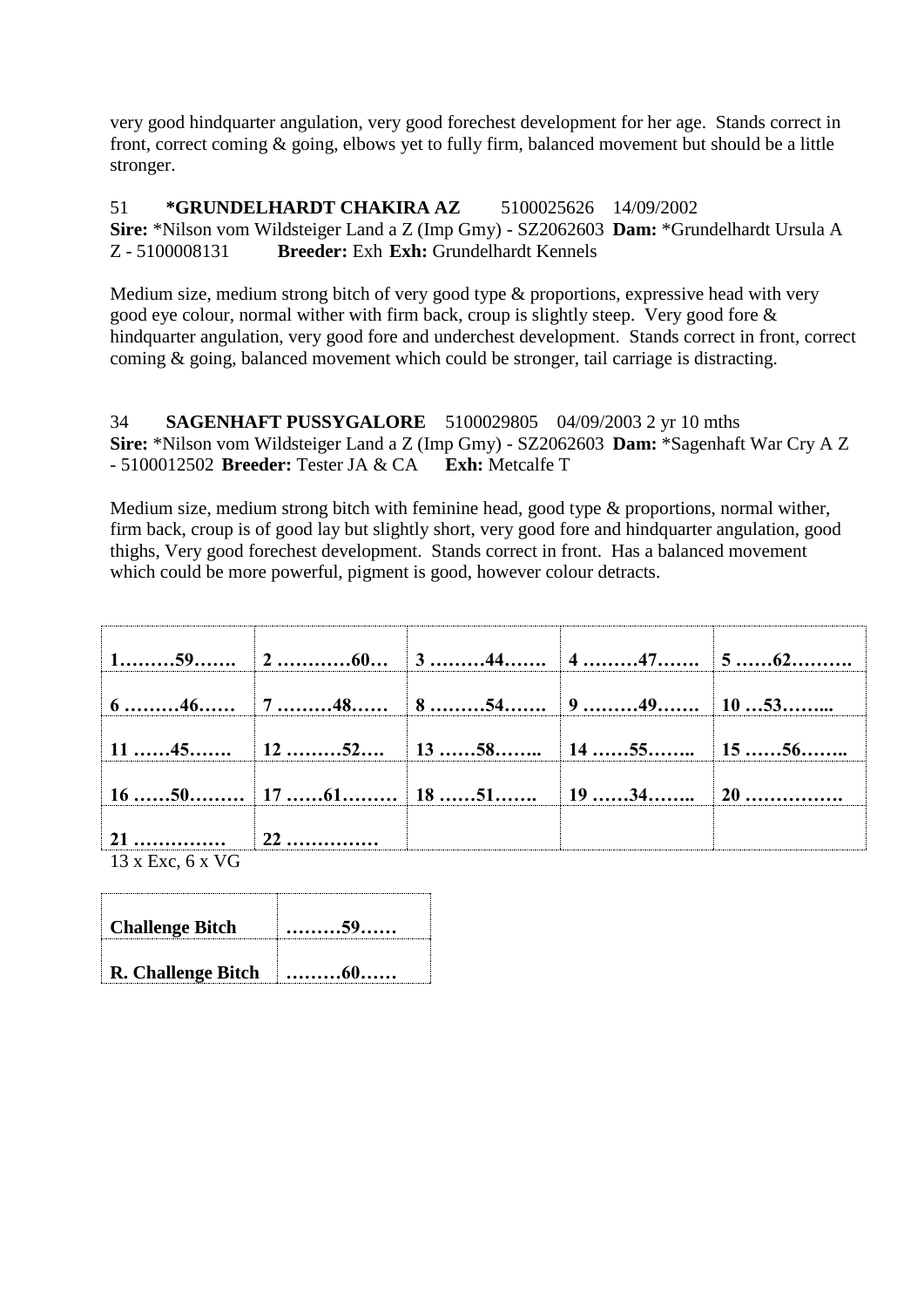# BABY PUPPY DOG

65 **BURSHUNE LASSO** 5100037501 17/07/2005 **Sire:** \*Gagarin vom Bad Boll a Z (Imp Gmy) - SZ2093806 **Dam:** \*Tannalana Soda **Breeder:** Exh **Exh:** Burston A & L

66 **REGALSHEP TOSSA** 5100037615 27/07/2005 **Sire:** \*Regalshep Peter Pan A Z - 5100030932 **Dam:** Regalshep Over the Top A Z - 5100028716 **Breeder:** Exh **Exh:** Mayne D

#### 64 **VONDOUSSA LOOK AT ME** 5100036880 24/06/2005

**Sire:** \*Vondoussa Guns N Roses A Z - 5100029707**Dam:** \*Vondoussa Electra Fy A Z - 5100020197 **Breeder:** Vondoussa Kennels**Exh:** Scarman M

**1………65……. 2 ………66…… 3 ……64……….**

All VP.

# MINOR PUPPY DOG

#### 68 **GILARISHA INDIGO VALOUR** 5100036181 23/03/2005

**Sire:** \*Ch Astasia Heico A Z H.Neg - 4100060936 **Dam:** \*Ch. Gilarisha Corka A Z 5100021756 **Breeder:** Gilarisha Kennels **Exh:** Riverglow Kennels

Just over medium size, strong, masculine puppy, showing very good wither development for his age, firm back and very well moulded croup for his age, eyes could be a little darker, masculine head. Good fore, very good hindquarter angulation, overall very good development for his age.

**1……68………. 2 ………………** VP.

# PUPPY DOG

70 **BABENBERG CROC DUNDEE** 5100035355 26/01/2005 **Sire:** \*Rhosyn Kriss Kross AZ H.Neg - 5100009936 **Dam:** \*Hagenstolz Your a Ziggy A Z -

3100042967 **Breeder:** Exh **Exh:** Babenberg Kennels

Large, of good proportions, expressive head, high wither and a firm back, croup is short & steep, good fore, very good hindquarter angulation, upper arm could be better laid, well developed for his age. Correct coming & going with normal puppy looseness, has a balanced movement but the reach is restricted by angles.

#### 71 **TONAKER BEN DOVER** 5100035645 07/02/2005

**Sire:** \*Nilson vom Wildsteiger Land a Z (Imp Gmy) - SZ2062603 **Dam:** \*Rhosyn Xtra Special A Z - 5100024638 **Breeder:** Schoemaker TH **Exh:** Timmer J

Large dog, with good expression, still not completed teething, dark mask, high wither and firm back, croup is short & steep, very good fore & hindquarter angulation. Moves correct coming & going, balanced movement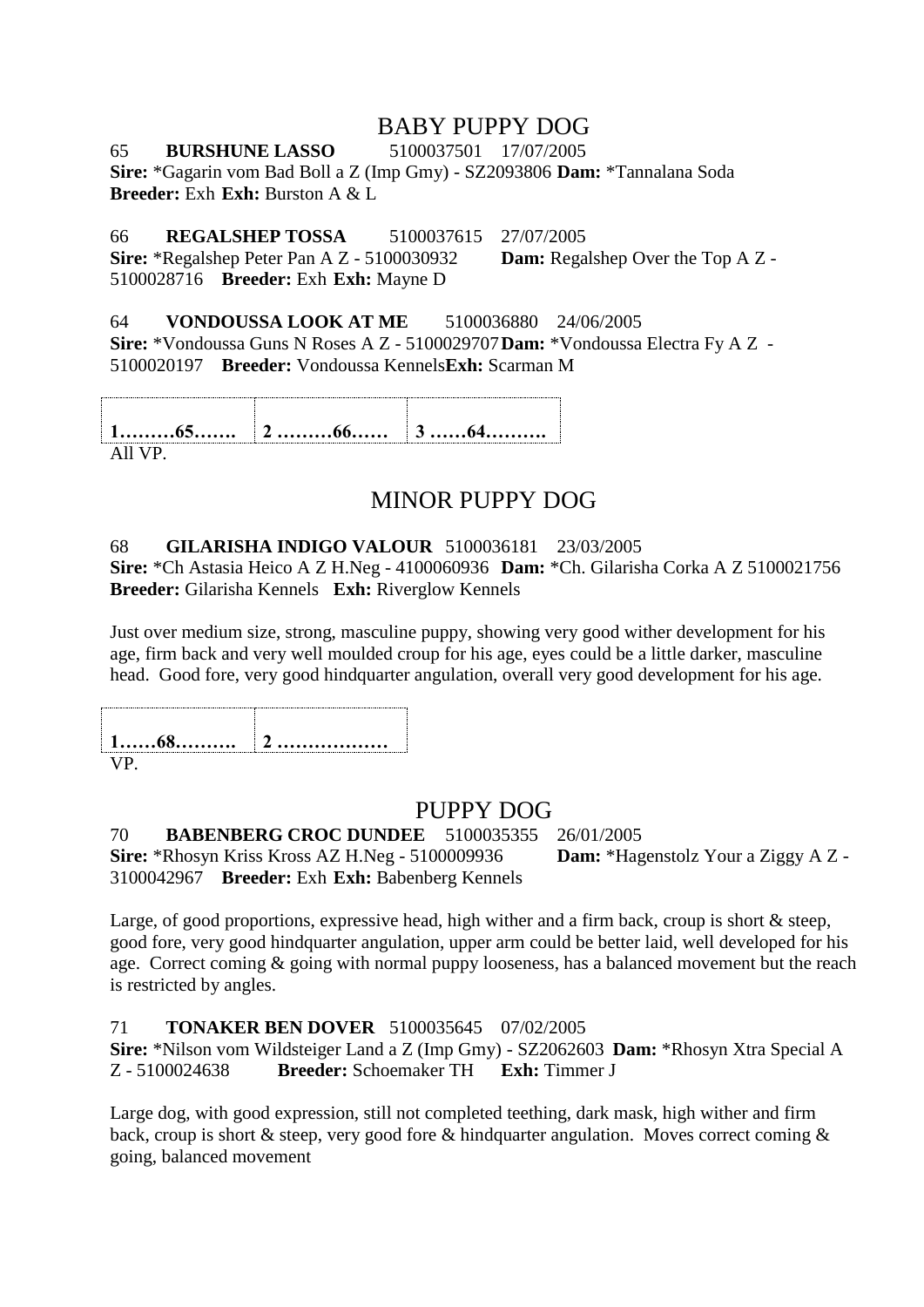#### 69 **TAURORN MUAD DIB** 5100035710 14/12/2004

**Sire:** \*Unox Von Aducht A Z - SZ2081266 **Dam:** \*Taurorn Krystal Shimmer A Z - 5100021849 **Breeder:** Exh **Exh:** Wellman G

Large, strong puppy, good head but the eye could be darker, high wither and firm back, croup is short, good fore, very good hindquarter angulation, maximum development of underchest for his age. Back needs to remain firmer during movement.

| 4 | $J$ 07 |
|---|--------|
|   |        |

# JUNIOR DOG

72 **REGALSHEP REAL MACOY** 5100033053 30/05/2004 **Breeder:** Exh **Exh:** Mayne D

**Sire:** \*Rhosyn Ice Lord A Z - 510007991 **Dam:** \*Regalshep Just Witchery A Z - 5100015469

Large, strong, male with a strong head, high wither, firm back, well moulded croupwhich is just slightly steep, good fore, very good hindquarter angulation, of good development for his age. Moves correct coming  $\&$  going with elbows yet to firm, strong movement where the reach is better than the drive.

73 **VONPETA BY STORMS DAD** 5100034241 27/10/2004 **Sire:** \*Vonpeta Questor A Z H.Neg - 5100012653 **Dam:** \*Vonpeta U Idiot A Z - 5100025401<br>**Rreeder:** Pike/Damarell **Exh:** Forbes S & I **Breeder:** Pike/Damarell

Large, strong, masculine, good type & proportions, good head, good expression, high wither and firm back, croup is short & steep, well developed for age. Moves close going, and elbows still to firm, maintains good outline and movement and reach and drive still to develop fully.

**1………72……. 2 ……73………** Both VG.

.

# INTERMEDIATE DOG

75 **\*REGALSHEP PETER PAN AZ** 5100030932 17/11/2003 **Sire:** \*Leberhine Ijaz A Z H.Neg - 5100014919 **Dam:** \*Regalshep Kind a Sweet A Z - 5000020477 **Breeder:** Exh **Exh:** Mayne D

Over medium size, medium strong, masculine dog with good expression and eye colour, high wither, firm back, well moulded croup which is just slightly short, good fore & very good hindquarter angulation, well developed for his age. Standing not quite correct in front, correct coming & going, elbows yet to fully firm, very far reaching, balanced movement.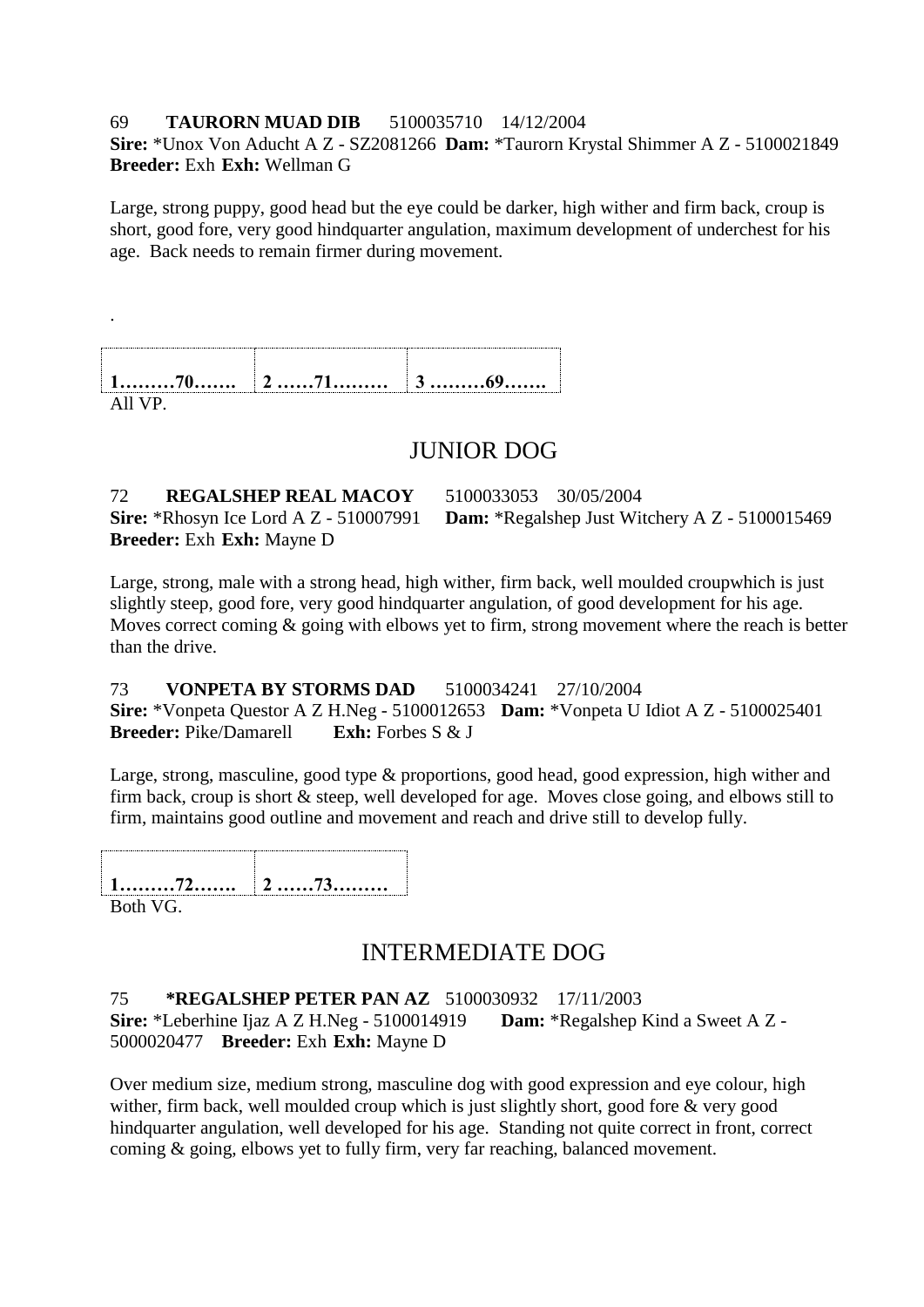#### 78 **VONSTEIN GUNNA DO IT AZ** 2100192621 18/04/2004 **Sire:** \*Ch. Aimsway Abacas A Z - 2100096239 **Dam:** Sonnentahl Ultra Magic 3100048291 **Breeder:** Cooper Y **Exh:** Cooper Y & Mitchell G

Over medium size, strong male of very good type & proportions, good head & expression, high wither firm back, croup is well laid but a little short, good fore & very good hindquarter angulation, good fore & underchest development. Stands correct in front, moves correct coming & going, strong balanced movement where the reach is better than the drive.

#### 77 **JANEME CREATE A STORM AZ** 7100013765 13/03/2004 **Sire:** \*Nilson vom Wildsteiger Land a Z (Imp Gmy) - SZ2062603 **Dam:** \*Janeme Pearl - 7100006663 **Breeder:** Perkins J M **Exh:** Perkins M/Smith S

Large, medium strong male, with good masculine head, with good expression where the eye could be darker, high wither, firm back, croup is slightly short but steep, good fore and very good hindquarter angulation, very good fore & underchest development. Stands correct in front, hocks & elbows could be a little firmer, strong, balanced movement where the drive could be a little stronger

76 **LEPPSDORF THERA AZ** 5100031699 23/02/2004 **Sire:** \*Vonpeta Questor A Z H.Neg - 5100012653 **Dam:** \*Siegerheims Elke A Z - 5100009372 **Breeder:** Exh **Exh:** Hume L

Just over medium size, medium strong male with masculine head, where the eyes could be darker, good type & proportions, high wither, firm back, croup is just slightly short, good fore, very good hindquarter angulation, doesn't want to become any deeper. Stands correct in front, correct coming & going, very good reach and drive could be a little more expansive.

79 **ARKAHLA KERMIT AZ** 5100032266 02/05/2004 **Sire:** \*Ch Arkahla Gonzo A Z CD ET H.Neg - 51000164602 **Dam:** \*Arkahla Hot Shot A Z - 5100022774 **Breeder:** Exh **Exh:** O'Loughlin W & J

Over medium size, medium strong, masculine, good type & proportions, masculine head, could have more masking and the eye could be darker, high wither, firm back, croup is well moulded, croup is slightly short but steep, good fore and underchest development. Stands correct in front, correct coming & going, balanced movement which could be more powerful.

74 **TTINTAGEL CAMELOT AZ** 2100170810 18/07/2003 **Sire:** \*Uno von der Urbecke a Z (Imp Gmy) - SZ1948206 **Dam:** \*Ch Pendragan Hurly Burly A Z - 1467814 **Breeder:** Robinson M **Exh:** Seidl J

Large, medium strong male, good head & expression where the eye could be darker, Dbl P1 upper right, high wither firm back, croup is of good lay but slightly short, good fore & very good hindquarter angulation, good fore & underchest development. Stands correct in front, correct coming & going, shows far reaching movement which could be a little stronger.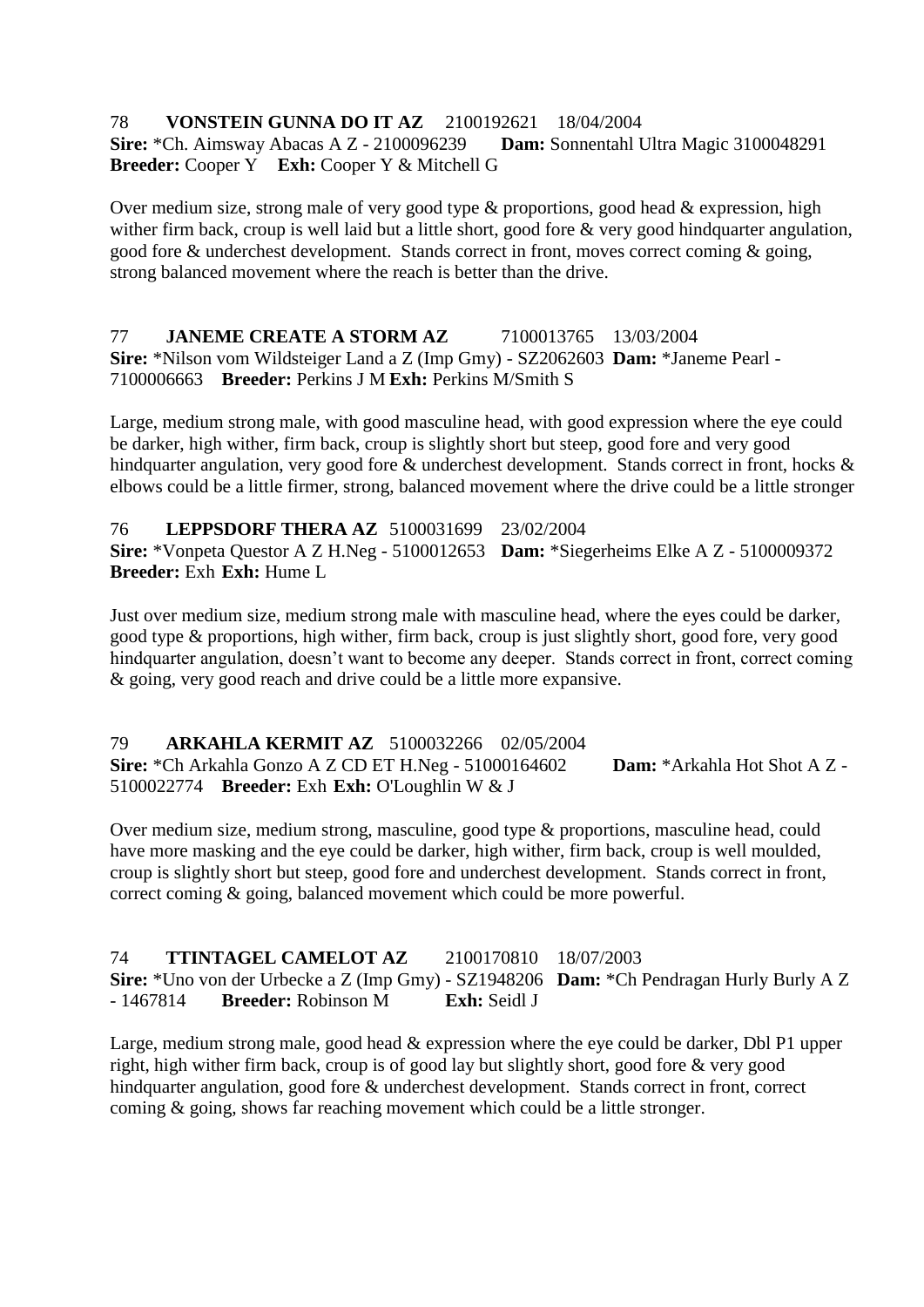| $6 \ldots 74 \ldots$ |  |  |
|----------------------|--|--|

All VG

.

# OPEN DOG

#### 84 **\*Ch. VONRAUTEN DAX AZ H.Neg** 5100025141 13/07/2002 **Sire:** \*Ch Vonrauten Tano A Z H.Neg - 5100019380 **Dam:** Redhaus Callout A Z - 3100017658 **Breeder:** Exh **Exh:** Vonrauten Kennels

Over medium size, medium strong, masculine dog, very good type and proportions, very good head & expression, high wither with a firm back, well moulded croup which is just slightly short, slightly steep, good fore & very good hindquarter angulation, very good thighs, is a very well developed male. Stands correct in front, correct coming & going, very far reaching, powerful movement.

82 **\*Ch. ARKAHLA GONZO AZ CD ET H.Neg** 5100016460 20/08/2000 **Sire:** \*Ch Arkahla Astrodome A Z CD ET JD - S1429765 **Dam:** \*Arkahla Foreffsake A Z - 5100007262 **Breeder:** Exh **Exh:** O'Loughlin W & J

Over medium size, medium strong, masculine dog, very good type & proportions, masculine head where the eyes could be darker, high wither, firm back, well moulded croup which is just slightly short, very clean outline, very good fore & hind quarter angulation, maximum depth. Stands correct in front, correct coming & going, very good reach & drive.

81 **\*NILSON VOM WILDSTEIGERLAND AZ H.Neg (Imp Gmy)**0 15/02/2000 **Sire:** \*Nils v Wildsteigeland - SZ2007204 **Dam:** \*Yanke v Wildsteigerland - SZ1983556 **Breeder:** Gobl M **Exh:** Garvican H

Large, medium strong dog, very good type & proportions, good head & expression, high wither, firm back, well moulded croup, just slightly short  $\&$  steep, good fore, very good hindquarter angulation, upper arm could be a little better angled. Standing not quite correct in front, correct coming & going, has very good reach, drive could be a little stronger.

88 **\*SAGENHAFT SPEKTRE AZ** 5100029807 04/09/2003 **Sire:** \*Nilson vom Wildsteiger Land a Z (Imp Gmy) - SZ2062603 **Dam:** \*Sagenhaft War Cry A Z - 5100012502 **Breeder:** Exh **Exh:** Tester JA & CA

Just over medium size, medium strong, expressive male, very good type & proportions, good head & expression with good eye colour, high wither, firm back, croup slightly short, slightly steep, very good fore & hind quarter angulation, very correct fore & underchest development. Stands correct in front, correct coming & going, shows a good movement, which could be a little more powerful.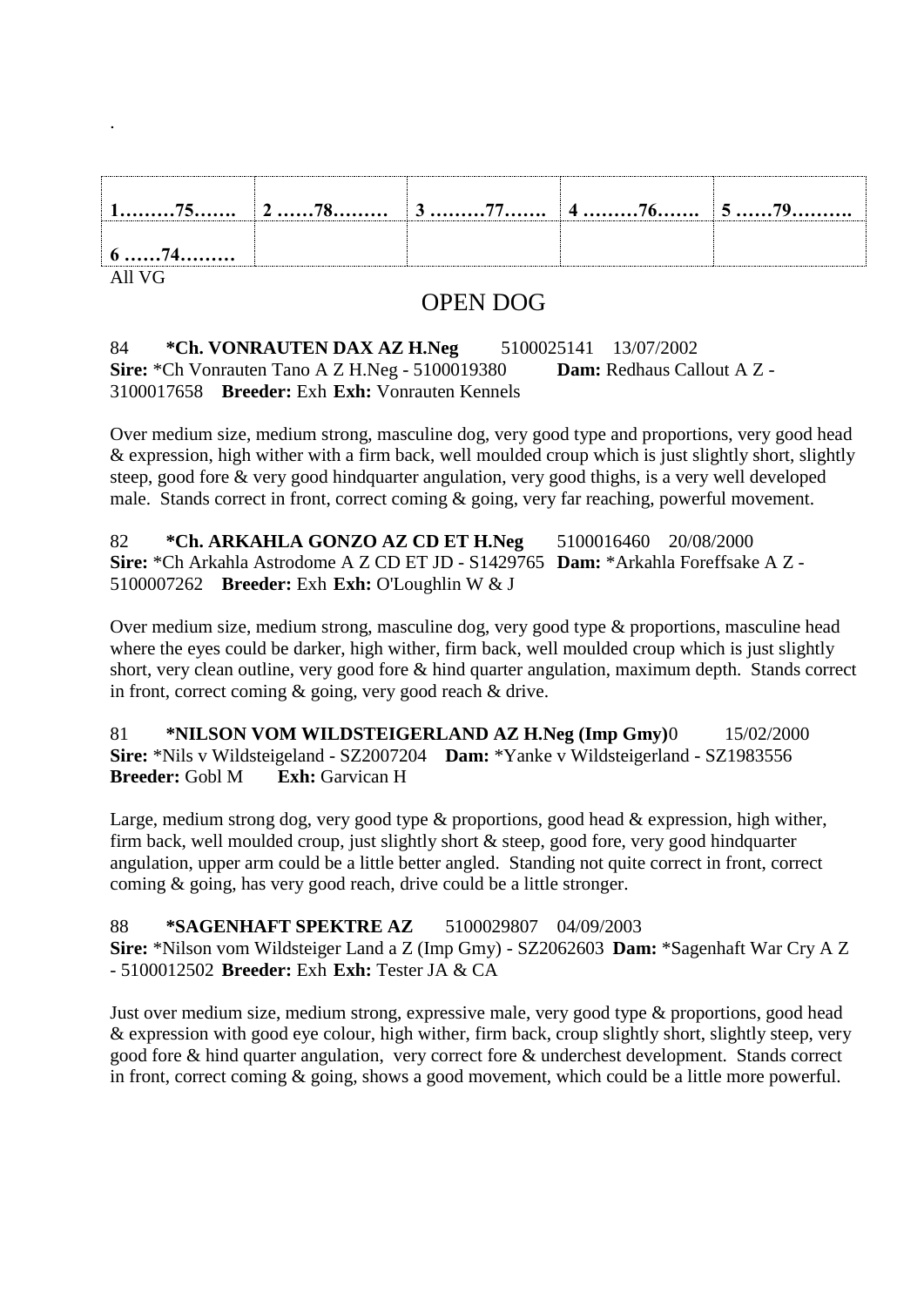#### 80 **\*VONPETA QUESTOR AZ H.Neg** 5100012653 26/10/1999 **Sire:** \*Ch Iwan v Lechtal a Z H.Neg (Imp Gmy) - SZ1862375 **Dam:** \*Ch Vonpeta Eva A Z - S1512373 **Breeder:** Damarell P/Pike J **Exh:** Yardley P & I

Large, strong, masculine dog of very god type and proportion, good head and expression, good eye colour, high wither, firm back, good length of croup, just slightly steep good fore & very good hind angulation, very good forechest development. Stands correct in front, correct coming & going, has good reach but the drive could be stronger.

| All Exc. |  |  |
|----------|--|--|

| <b>Challenge Dog</b> | . 84.     |
|----------------------|-----------|
| R. Challenge Dog     | $\sim 82$ |

# **Obedience**

# NOVICE

97 **GARAZIA SHREK** 5100033157 17/06/2004 **Sire:** \*Leberhine Ijaz A Z H.Neg - 5100014919 **Dam:** \*Sheprose Elle - 5100004502 **Breeder:** Clark S **Exh:** Tugend H **Club:** PD ODC

This dog and handler achieved an excellent score winning the class with the score of 190. In heel on lead and heel free there was a little crowding and missed positions, positioning very good. A nice team effort. I felt handler stopped a little abruptly at times causing both to become unbalanced and hence crowding. Both stands were steady. Recall was fast, marred only by a crooked sit and finish. Stays steady. A little daylight but hoicks and elbows firmly on grounds throughout the down stay.

| 90 | DARKKNIGHT JEMIMA AZ                                       | 5100024190 20/04/2002 |                                             |
|----|------------------------------------------------------------|-----------------------|---------------------------------------------|
|    | <b>Sire:</b> *Turnberry Hugo Boss A Z H.Neg - $2100055167$ |                       | <b>Dam:</b> *Rhosyn Koffee A Z -            |
|    | 5100009942 Breeder: Darkknight Kennels                     |                       | <b>Exh:</b> Lacey C <b>Club:</b> GSDC of SA |

Very nice heel work in both heeling exercises, marred only by a slow response to command, positioning at times and wideness, also missed a position.

89 **\*BROOKSVALE BLACK RUSSIAN AZ** 5100018805 09/02/2001 N/Q **Sire:** \*Rhosyn Kriss Kross AZ H.Neg - 5100009936 **Dam:** \*Brooksvale Out N About A Z - 5100009936 **Breeder:** Exh **Exh:** Campbell S **Club:** GSDC of SA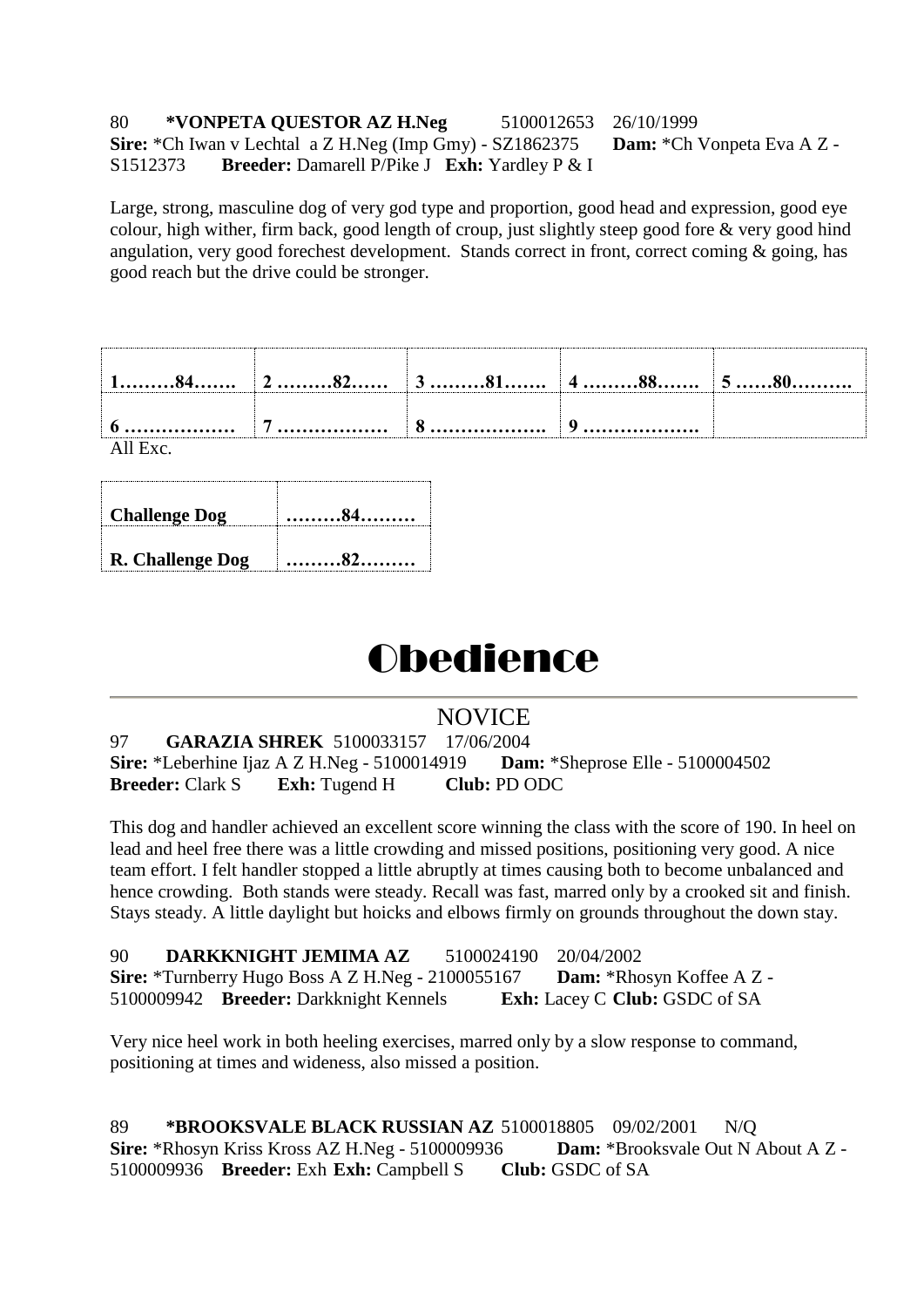Heel work was very good, deductions given for crowding, wideness and double command. Stands – Good Recall – when giving finish signal dog jumped towards handler hand finishing slowly in incorrect position. Both Stays – Failed.

91 **ADELORA ANNA** 2100145614 11/07/2002 N/O 100 **Sire:** \*Leishjaclyn Zpartacus - 4100050462 **Dam:** \*Adelora Roxy A Z - 2100082542 **Breeder:** Neddermeyer/Strachan **Exh:** Cichinski J **Club:** GSDC of SA

Heel on lead very nice with only imperfections.

Heel Free – Failed this exercise

Dog lost concentration on fig 8 failing to accompany handler around post on a number of occasions also handler was clicking fingers on occasions.

Recall crooked sit, crooked finish.

Stands O.K.

Withdrew stays.

92 **SHAITAN ONYX** 5100026031 21/09/2002 N/Q 153 **Sire:** \*Rhosyn Quest for Power A Z H.Neg - 5100016996 **Dam:** \*Shaitan Gold Digger A Z - S1558063 **Breeder:** Phillis J (Mrs) **Exh:** Gray A & K **Club:** GSDC of SA

Both heel patterns were marred by crowding the handler at times. Positioning was not good. I feel this could be due dog losing concentration towards closing stages of both exercises. Stand Exam. – move 3 Feet Stand Stay – Good

Recall – failed to sit in front of handler. Left/ring therefore zero score.

Stays – dog steady

Once dog becomes settled I am sure you will enjoy your trialling

Good Luck.

93 **REGALSHEP OLIVE OYLE** 5100028717 21/05/2003 N/O 125 **Sire:** \*Nilson vom Wildsteiger Land a Z (Imp Gmy) - SZ2062603 **Dam:** \*Regalshep Emmylou - **Breeder:** Mayne D **Exh:** Mitchell D **Club:** GSDC of SA

Deductions in both heel on lead and heel free were for slow sits and downs, missed sits and downs. I felt handlers signals were a little too quick for a novice dog. In heel free dog left ring (far more interested in happenings outside ring) – zero score.

Recall – verbal commands given for sit at beginning of exercise, also for a sit in front and finish. Stands – goodm Stays Good

Dog lacked concentration at times. Good Luck in your future trialling.

94 **KARLSKIND OWOTA FEELING** 5100031417 11/02/2004 N/Q **Sire:** \*Eisenland Ezy Rider A Z H.Neg - 6100021890 **Dam:** \*Vonpeta Reggie A Z - 5100016862 **Breeder:** Exh **Exh:** Coppola J/Gale P **Club:** GSDC of SA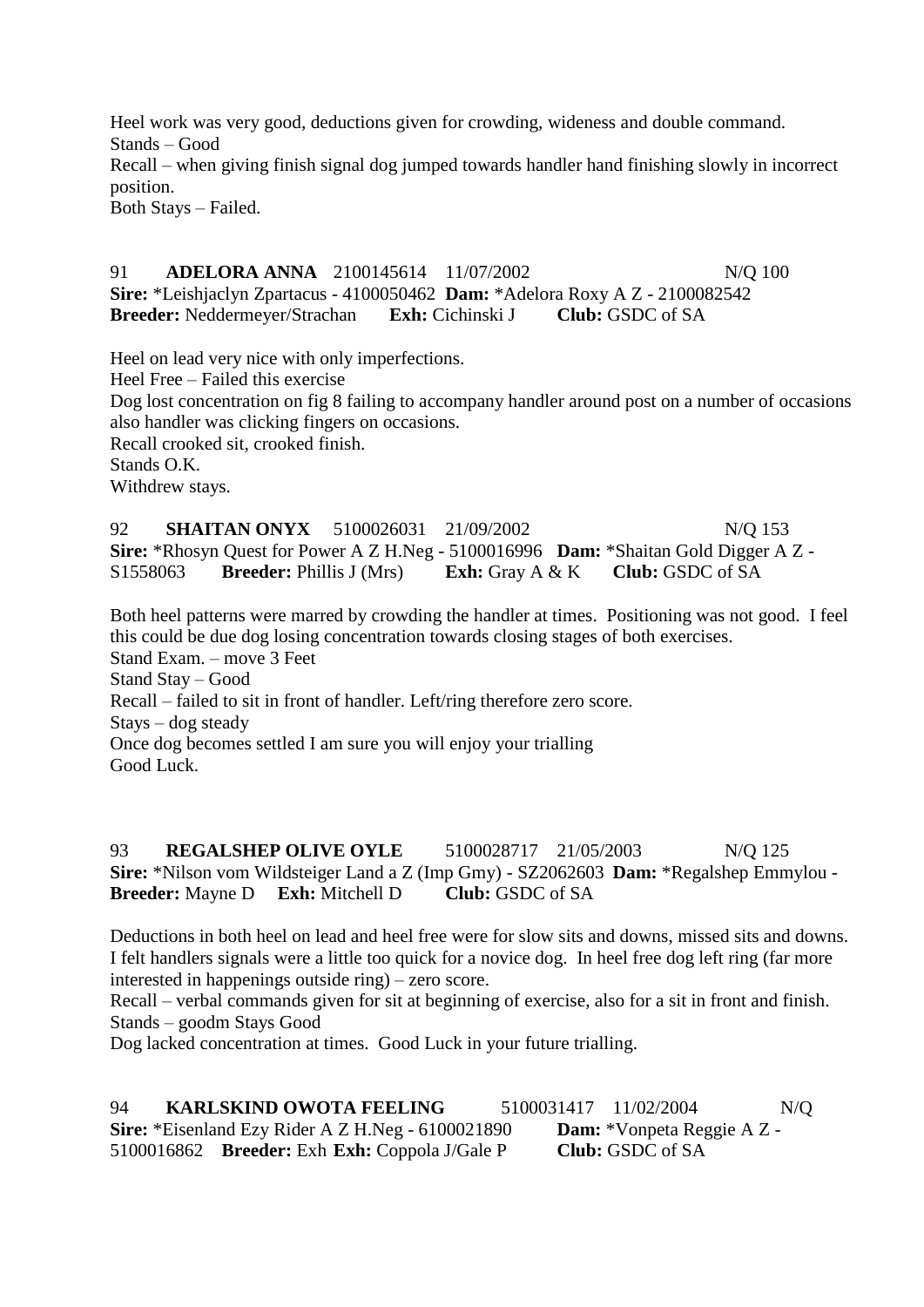Heel patterns – deduction were given for crooked sit crowding, positioning, missed down position, lagging (off Lead.)

Stands – good

Recall crooked sits.

Stays – both broke.

Handler must relax more in the ring, Voice rather abrupt, signals a little too quick for a novice dog. Your dog is still very young. I'm sure you will have more enjoyment next year when dog has matured a little more. Good Luck.

95 **SHAITAN ONLY JOKIN** 5100026027 21/09/2002 N/Q 108 **Sire:** \*Rhosyn Quest for Power A Z H.Neg - 5100016996 **Dam:** \*Shaitan Gold Digger A Z - S1558063 **Breeder:** Phillis J (Mrs) **Exh:** Lock D **Club:** GSDC of SA

A very competent handler who worked extremely hard to keep this dog interested. Deductions in these exercises wre for missed positions, crowding, slow sits.

Stands – good

Recall – crooked sit at beginning of exercise, failed sit in front of handler, slow response to finish (lesser points)

Stays – broke both.

Good luc with trailling

96 **ARKAHLA CHIPPER JONES** 5100030651 28/11/2003 N/O 153 **Sire:** \*Vonpeta Questor A Z H.Neg - 5100012653 **Dam:** \*Vonpeta Nadine A Z ET CD **Breeder:** O'Loughlin W & J **Exh:** Sumsion D **Club:** GSDC of SA

Heel on lead, dog full concentrating – crowing a little whilst tending to move a little wide at times. Stands – good

Heel free – wide of handler, failed down position, slow response to some signals. Handler must remember extended signals are penalised, these signals were used in both heeling exercises. Stands – good

Recall – crooked sit, crooked finish.

Sit Stay – Good

Down stay – dog twiced raised elbows whilst rolling hindquarters, therefore a zero score.

Dog and handler show a lot of promise, as it was first time in ring for both.

| <b>Placing</b> |   | $\overline{2}$ |        | $\overline{\mathbf{4}}$ |
|----------------|---|----------------|--------|-------------------------|
| <b>Score</b>   |   |                | .      |                         |
| <b>Placing</b> | 5 | 6              | 7<br>. | 8                       |
| <b>Score</b>   |   |                | .      |                         |
| <b>Placing</b> | 9 |                |        |                         |
| <b>Score</b>   |   |                |        |                         |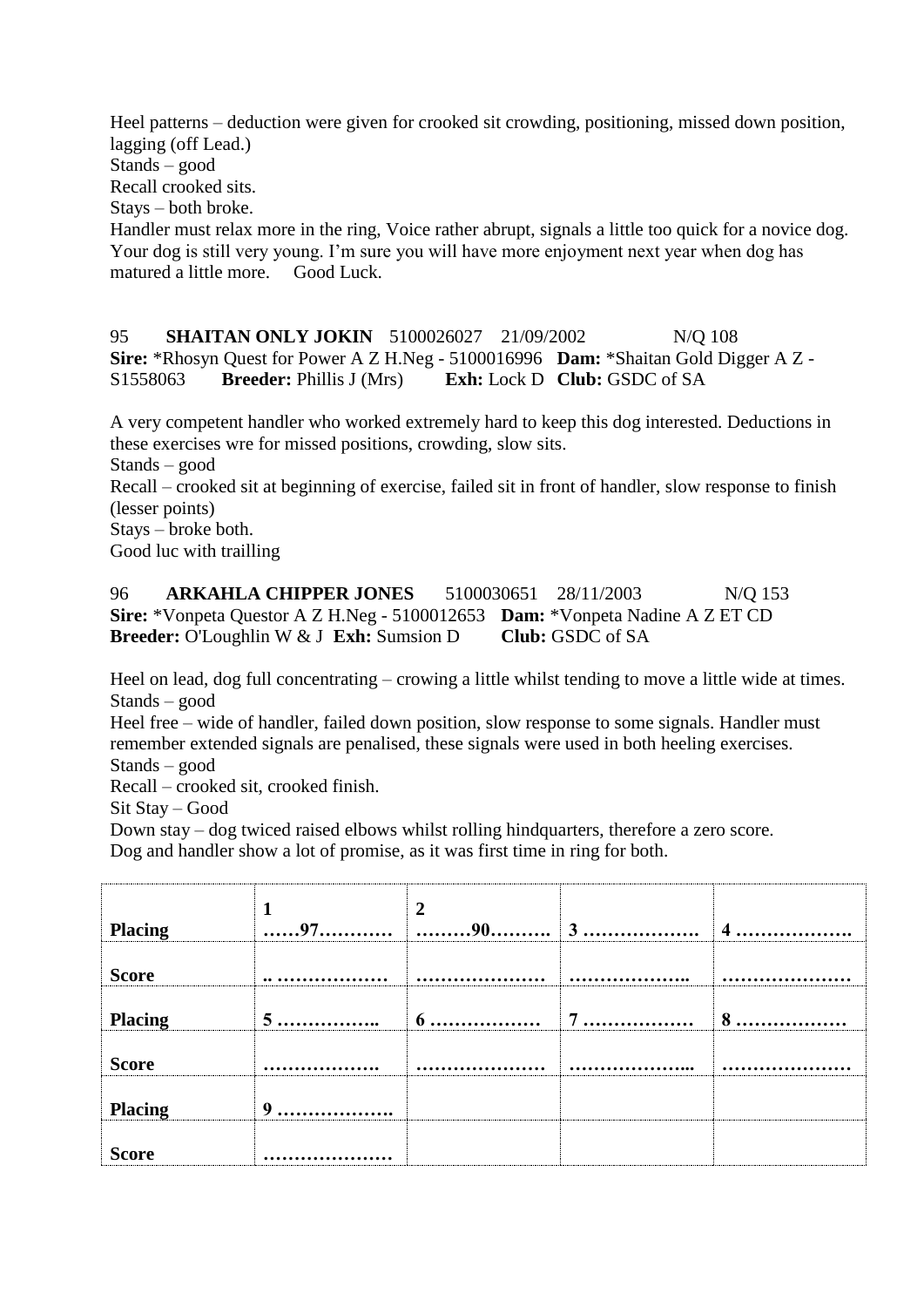# **OPEN**

99 **DELAFORCE HOCUS POCUS CDX** 5100026598 15/12/2002 Score 197 **Sire:** \*Nilson vom Wildsteiger Land a Z (Imp Gmy) - SZ2062603 **Dam:** \*Astasia Zola A Z - 4100035969 **HAS:** 650 mm **Breeder:** Cooke I & M **Exh:** Lumsden F

**Club:**

A perfect eam effort, handler and dog worked in perfect unison, Only three points were deducted for remaining exercises. These were for wide and slow finishes.

98 **ROVENE MOXS TODAN CD CDX** 5100011131 31/05/1999 Score 171<br>**Sire:** \*Rhosyn Zambooka King A Z H.Neg - 1562043 **Dam:** \*Rovene Mokka A Z - 1597569 **Sire:** \*Rhosyn Zambooka King A Z H.Neg - 1562043 **HAS:** 670 mm **Breeder:** Williams LD **Exh:** Bannister K **Club:** GSDC of SA

Heeling was rather disappointing, lagging positions, wide at times, several missed positions. The remaing five exercise were only for minor imperfections.

Stands – moved 2 fee – porr stand.

Retrieve on Flat – Crooked Sit, slow finish.

High Jump – crooked sit and finish

Broad Jump – crooked sit and finish

Stays - solid

100 **\*NATCHEZ ZSA ZSA AZ** 5100018878 20/02/2001 N/Q 124 **Sire:** \*Natchez Vampire Slayer A Z H.Neg - 5100011974 **Dam:** \*Natchez Iced Coffee A Z - 226265 **HAS:** 595 mm **Breeder:** Smith PL **Exh:** Baker GW **Club:** GSDC of SA

Heel work overall was quite good with deuctions for missed position and crowding. Retrieve on Flat was disappointing.

Dog dropped dumbbell whilst returning to handler – failing to deliver to hand. Broad Jump entailing two substantials.

Sit Stay – failed to remain in sit position.

101 **SIEGERHEIMS JANA CD ET** 5100018860 21/02/2001 N/Q **Sire:** \*Ch Triumphs Kazan A Z H.Neg (Imp Swd) - S53286/97 **Dam:** Djenuen Dangerous Liason **HAS:** 590mm **Breeder:** Flynn P & K **Exh:** Hartshorne J & M **Club:** GSDC of SA

Very good team work marred by heeling a little wide at times.

Drop on Recall – very nice, a little slow to drop, crooked sit and finish, Retrieve on flat, high jump and broad jump entailed minor deductions.

Unfortunately dog gets very agitated in stays – failing to remain in the sit position and receiving deductions for fidgeting in the down position. I feel once the stay problem is overcome you will have a lot fun stepping up to the next level.

| <b>Placing</b> |                                                                       |      | 4 |
|----------------|-----------------------------------------------------------------------|------|---|
| <b>Score</b>   | $\dots 197 \dots \dots \dots \dots \dots 171 \dots \dots$<br>$\cdots$ | <br> |   |